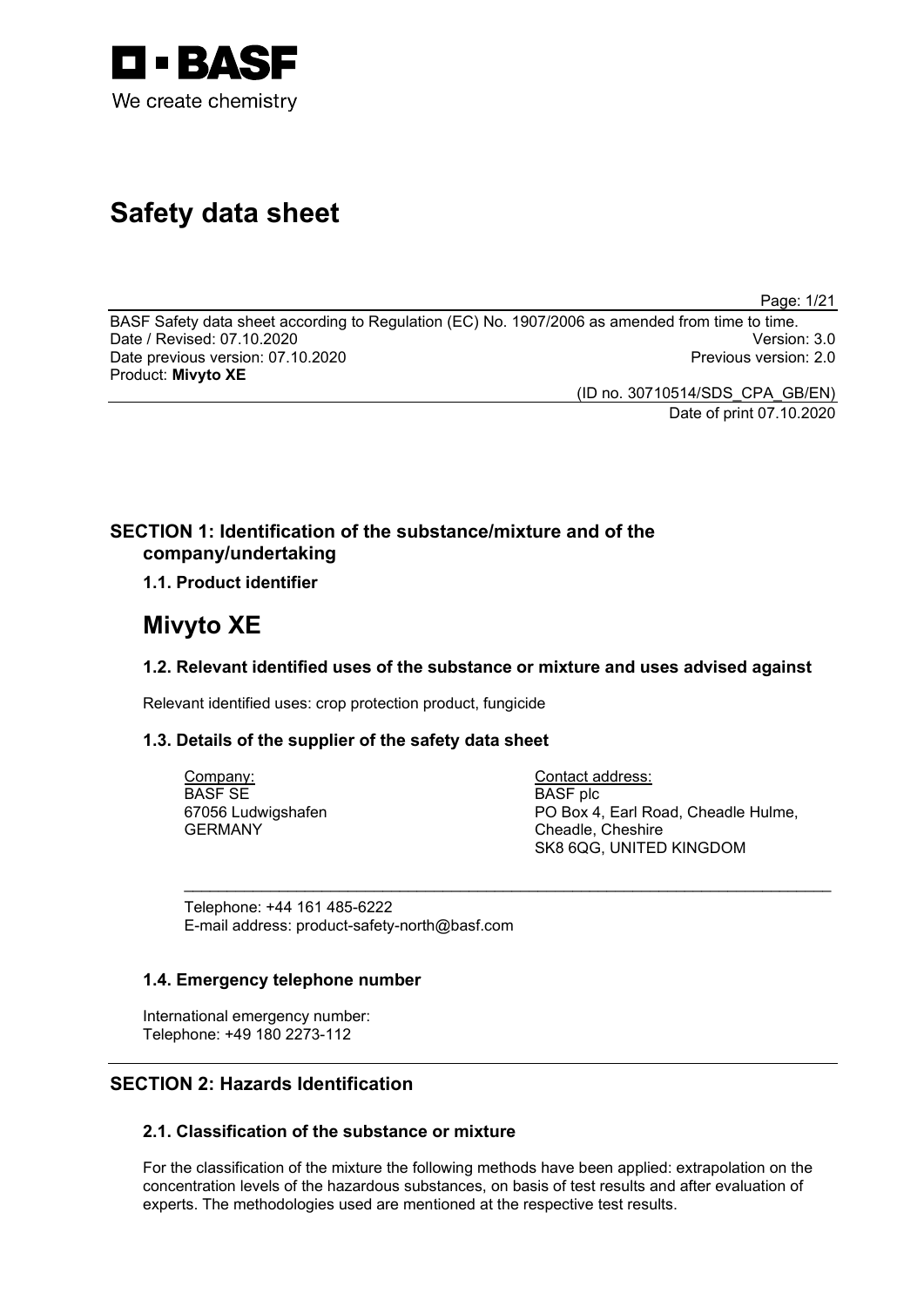Page: 2/21

BASF Safety data sheet according to Regulation (EC) No. 1907/2006 as amended from time to time. Date / Revised: 07.10.2020<br>Date previous version: 07.10.2020 Version: 3.0 Date previous version: 07.10.2020 Product: **Mivyto XE**

> (ID no. 30710514/SDS\_CPA\_GB/EN) Date of print 07.10.2020

#### According to Regulation (EC) No 1272/2008 [CLP]

Acute Tox. 4 (oral) Skin Corr./Irrit. 2 Skin Sens. 1 Eye Dam./Irrit. 1 Acute Tox. 4 (Inhalation - mist) STOT SE 3 Repr. Additional category for effects on or via lactation. Aquatic Chronic 2

For the classifications not written out in full in this section the full text can be found in section 16.

## **2.2. Label elements**

Globally Harmonized System (GHS) in accordance with UK regulations.

Pictogram:



Signal Word: Danger

| Hazard Statement: |                                                                                              |
|-------------------|----------------------------------------------------------------------------------------------|
| H302              | Harmful if swallowed.                                                                        |
| H315              | Causes skin irritation.                                                                      |
| H317              | May cause an allergic skin reaction.                                                         |
| H318              | Causes serious eye damage.                                                                   |
| H332              | Harmful if inhaled.                                                                          |
| H335              | May cause respiratory irritation.                                                            |
| H362              | May cause harm to breast-fed children.                                                       |
| H411              | Toxic to aquatic life with long lasting effects.                                             |
| EUH401            | To avoid risks to human health and the environment, comply with the<br>instructions for use. |

Precautionary Statement:

| P <sub>101</sub> | If medical advice is needed, have product container or label at hand. |
|------------------|-----------------------------------------------------------------------|
| P <sub>102</sub> | Keep out of reach of children.                                        |
| P <sub>103</sub> | Read label before use.                                                |

Precautionary Statements (Prevention):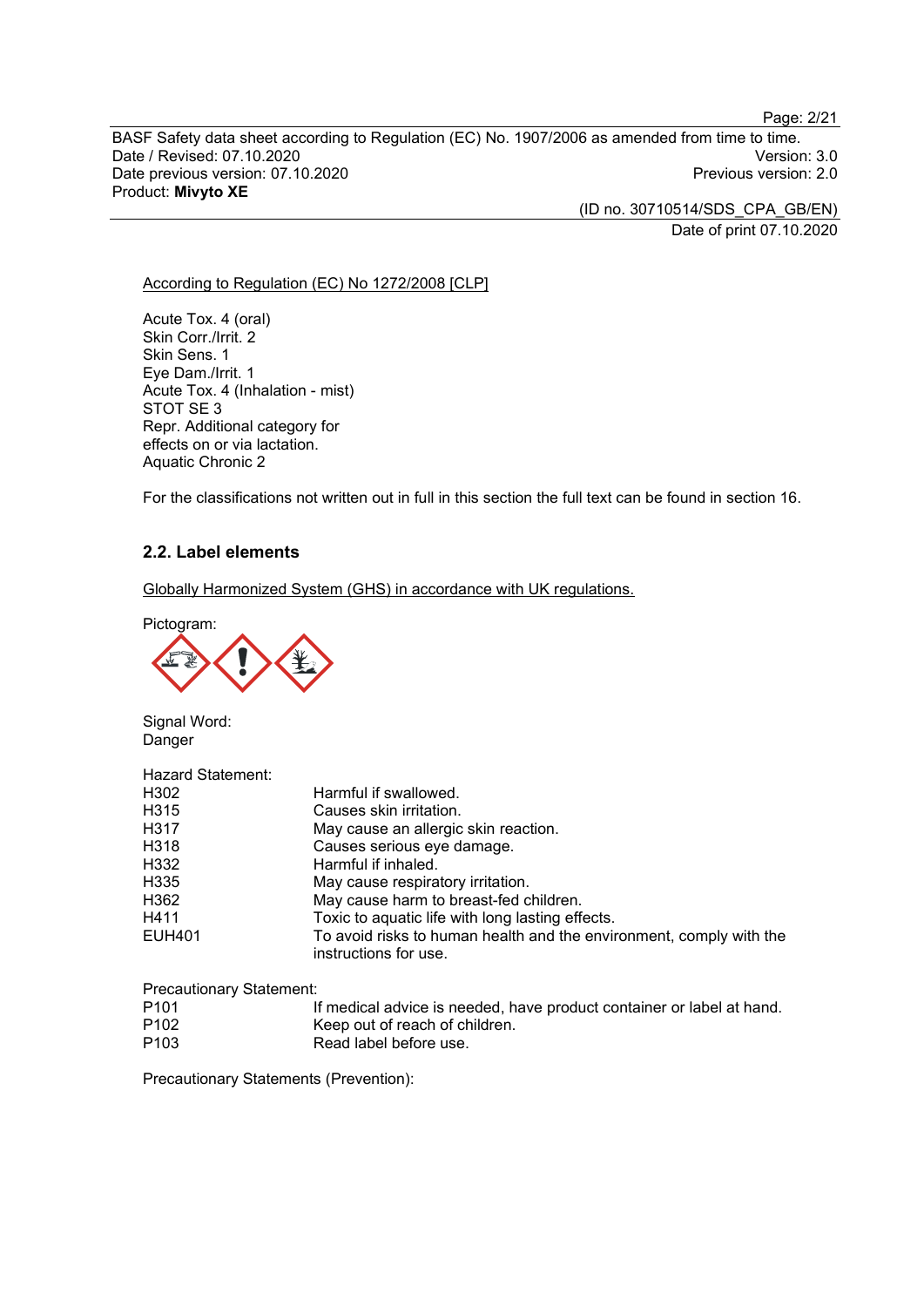Page: 3/21

BASF Safety data sheet according to Regulation (EC) No. 1907/2006 as amended from time to time. Date / Revised: 07.10.2020<br>Date previous version: 07.10.2020 Version: 3.0 Date previous version: 07.10.2020 Product: **Mivyto XE**

#### (ID no. 30710514/SDS\_CPA\_GB/EN)

Date of print 07.10.2020

|                                      | Dalt of phint of To.21                                                                                                              |  |
|--------------------------------------|-------------------------------------------------------------------------------------------------------------------------------------|--|
| P <sub>201</sub>                     | Obtain special instructions before use.                                                                                             |  |
| P <sub>260</sub>                     | Do not breathe mist/spray.                                                                                                          |  |
| P263                                 | Avoid contact during pregnancy and while nursing.                                                                                   |  |
| P264                                 | Wash contaminated body parts thoroughly after handling.                                                                             |  |
| P270                                 | Do not eat, drink or smoke when using this product.                                                                                 |  |
| P271                                 | Use only outdoors or in a well-ventilated area.                                                                                     |  |
| P272                                 | Contaminated work clothing should not be allowed out of the workplace.                                                              |  |
| P273                                 | Avoid release to the environment.                                                                                                   |  |
| P280                                 | Wear protective gloves/clothing/eye protection.                                                                                     |  |
| Precautionary Statements (Response): |                                                                                                                                     |  |
| $P304 + P340$                        | IF INHALED: Remove person to fresh air and keep comfortable for<br>breathing.                                                       |  |
| $P305 + P351 + P338$                 | IF IN EYES: Rinse cautiously with water for several minutes. Remove<br>contact lenses, if present and easy to do. Continue rinsing. |  |
| $P308 + P311$                        | IF exposed or concerned: Call a POISON CENTER or physician.                                                                         |  |
| P310                                 | Immediately call a POISON CENTER or physician.                                                                                      |  |
| P330                                 | Rinse mouth                                                                                                                         |  |
| $P333 + P313$                        | If skin irritation or rash occurs: Get medical attention.                                                                           |  |
| $P362 + P364$                        | Take off contaminated clothing and wash it before reuse.                                                                            |  |
| P391                                 | Collect spillage.                                                                                                                   |  |
| Precautionary Statements (Storage):  |                                                                                                                                     |  |
| P403 + P233                          | Store in a well-ventilated place. Keep container tightly closed.                                                                    |  |
| P405                                 | Store locked up.                                                                                                                    |  |
| Precautionary Statements (Disposal): |                                                                                                                                     |  |
| P <sub>501</sub>                     | Dispose of contents/container to a licensed hazardous-waste disposal                                                                |  |
|                                      | contractor or collection site except for empty clean containers which can<br>be disposed of as non-hazardous waste.                 |  |
|                                      |                                                                                                                                     |  |

Labeling of special preparations (GHS): May produce an allergic reaction.

#### According to Regulation (EC) No 1272/2008 [CLP]

Hazard determining component(s) for labelling: 1H-Pyrazole-4-carboxamide, 3-(difluoromethyl)-1 methyl-N-(3',4',5'-trifluoro[1,1'-biphenyl]-2-yl)-; Fluxapyroxad, 1H-1,2,4-Triazole-1-ethanol, α-[4-(4 chlorophenoxy)-2-(trifluoromethyl)phenyl]-α-methyl-, N,N-Dimethyldecan-1-amide, N,N-Dimethyloctanamide

## **2.3. Other hazards**

#### According to Regulation (EC) No 1272/2008 [CLP]

See section 12 - Results of PBT and vPvB assessment.

If applicable information is provided in this section on other hazards which do not result in classification but which may contribute to the overall hazards of the substance or mixture.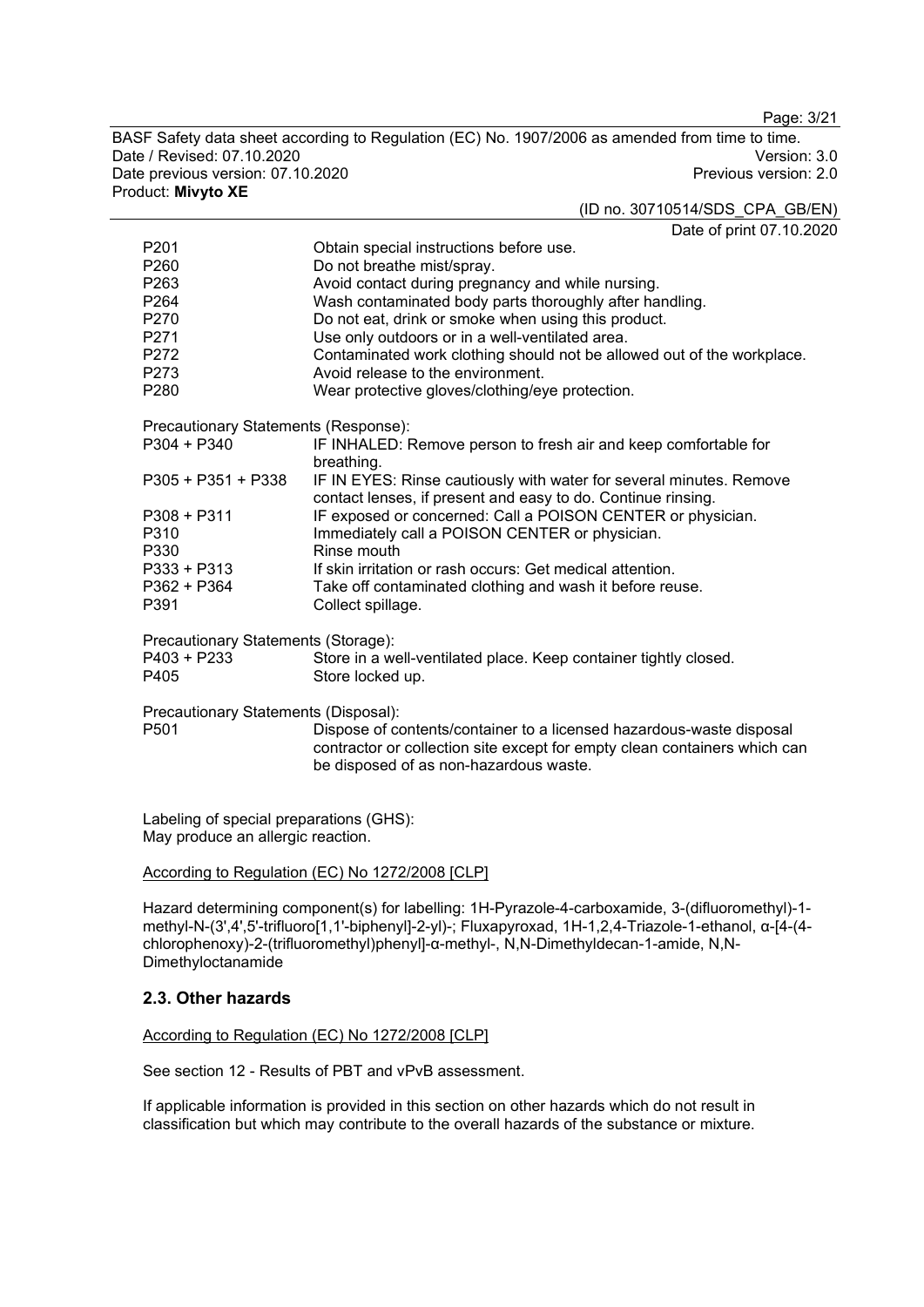BASF Safety data sheet according to Regulation (EC) No. 1907/2006 as amended from time to time. Date / Revised: 07.10.2020 Version: 3.0 Date previous version: 07.10.2020 Product: **Mivyto XE**

> (ID no. 30710514/SDS\_CPA\_GB/EN) Date of print 07.10.2020

Page: 4/21

## **SECTION 3: Composition/Information on Ingredients**

**3.1. Substances**

Not applicable

## **3.2. Mixtures**

Chemical nature

crop protection product

Hazardous ingredients (GHS) according to Regulation (EC) No. 1272/2008

1H-1,2,4-Triazole-1-ethanol, α-[4-(4-chlorophenoxy)-2-(trifluoromethyl)phenyl]-α-methyl-Content (W/W): 9.89 % CAS Number: 1417782-03-6 Skin Sens. 1 Aquatic Acute 1

Aquatic Chronic 1 M-factor acute: 1 M-factor chronic: 1 H317, H400, H410

1H-Pyrazole-4-carboxamide, 3-(difluoromethyl)-1-methyl-N-(3',4',5'-trifluoro[1,1'-biphenyl]-2-yl)-; Fluxapyroxad

Content (W/W): 4.7 % CAS Number: 907204-31-3 Repr. Add. cat. lact. Aquatic Acute 1 Aquatic Chronic 1 H362, H400, H410

N,N-Dimethyldecan-1-amide Content (W/W): < 25 % CAS Number: 14433-76-2 EC-Number: 238-405-1 REACH registration number: 01- 2119485027-36

Skin Corr./Irrit. 2 Eye Dam./Irrit. 2 STOT SE 3 (irr. to respiratory syst.) Aquatic Chronic 3 H319, H315, H335, H412

N,N-Dimethyloctanamide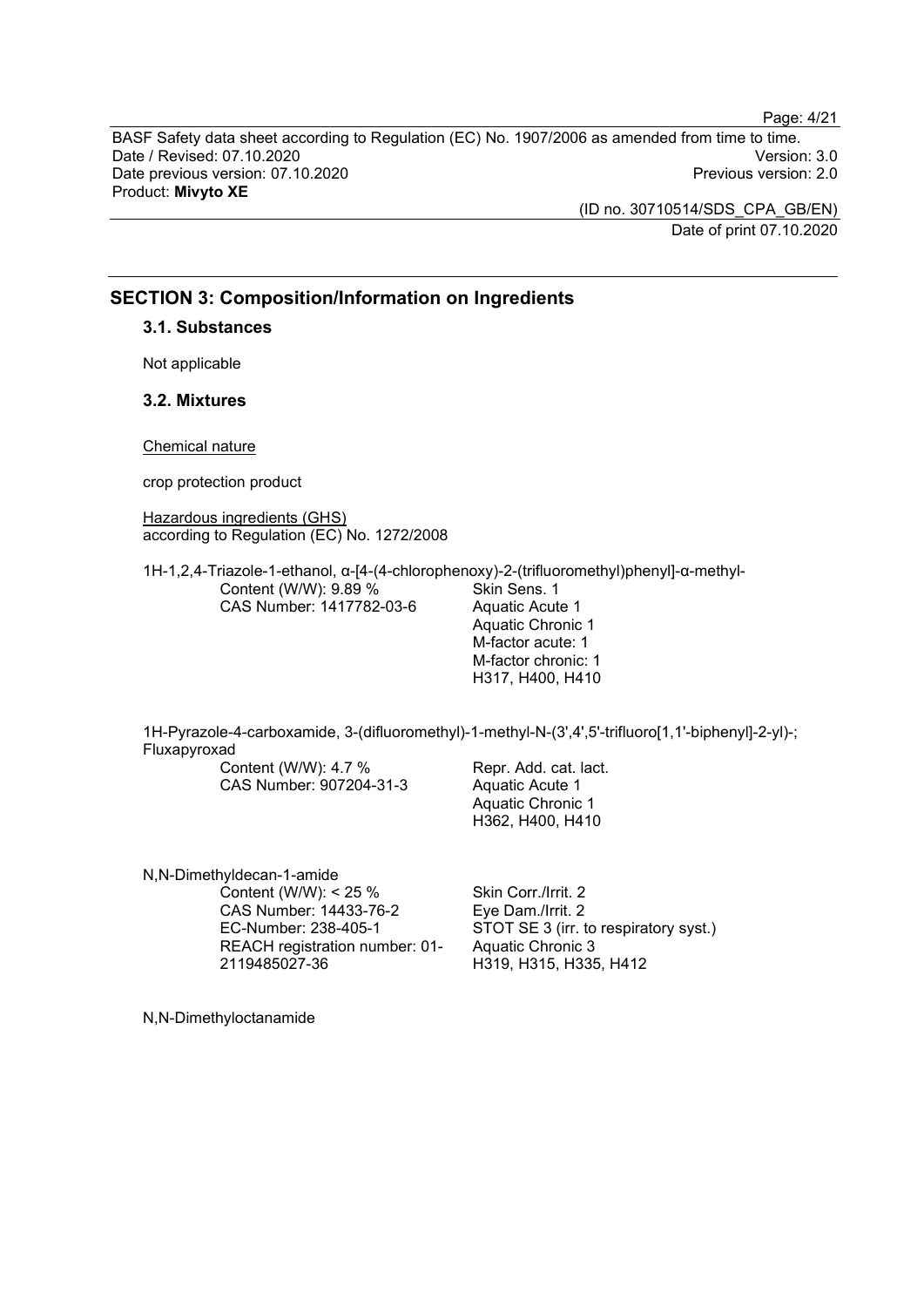Page: 5/21

BASF Safety data sheet according to Regulation (EC) No. 1907/2006 as amended from time to time. Date / Revised: 07.10.2020 Version: 3.0 Date previous version: 07.10.2020 Product: **Mivyto XE**

(ID no. 30710514/SDS\_CPA\_GB/EN)

Date of print 07.10.2020

Content (W/W): < 20 % CAS Number: 1118-92-9 EC-Number: 214-272-5 REACH registration number: 01- 2119974106-36

Skin Corr./Irrit. 2 Eye Dam./Irrit. 1 STOT SE 3 (irr. to respiratory syst.) H318, H315, H335

acetophenone

Content (W/W): < 10 % CAS Number: 98-86-2 EC-Number: 202-708-7 REACH registration number: 01- 2119533169-37 INDEX-Number: 606-042-00-1

Acute Tox. 4 (oral) Eye Dam./Irrit. 2 H319, H302

Solvent naphtha (petroleum), heavy arom.; Kerosine — unspecified; [A complex combination of hydrocarbons obtained from distillation of aromatic streams. It consists predominantly of aromatic hydrocarbons having carbon numbers predominantly in the range of C9 thro ugh C16 and boiling in the range of approximately 165 oC to 290 oC (330 oF to 554 oF).]

> Content (W/W): < 10 % CAS Number: 64742-94-5 REACH registration number: 01- 2119451097-39

Asp. Tox. 1 Aquatic Chronic 2 H304, H411 EUH066

Poly(oxy-1,2-ethanediyl), .alpha.-[tris(1-phenylethyl)phenyl]-.omega.-hydroxy-Content (W/W):  $< 5 \%$ CAS Number: 99734-09-5 Aquatic Chronic 3 H412

Methyl-Oxirane, Blockpolymer with Oxirane, Monoisotridecyl ether Content (W/W): < 5 % CAS Number: 196823-11-7 Eye Dam./Irrit. 2 H319

2-methylnaphthalene Content (W/W):  $< 5 \%$ CAS Number: 91-57-6 EC-Number: 202-078-3 REACH registration number: 01-2119489455-25

Acute Tox. 4 (oral) Aquatic Chronic 2 H302, H411

Naphthalene, 1-methyl-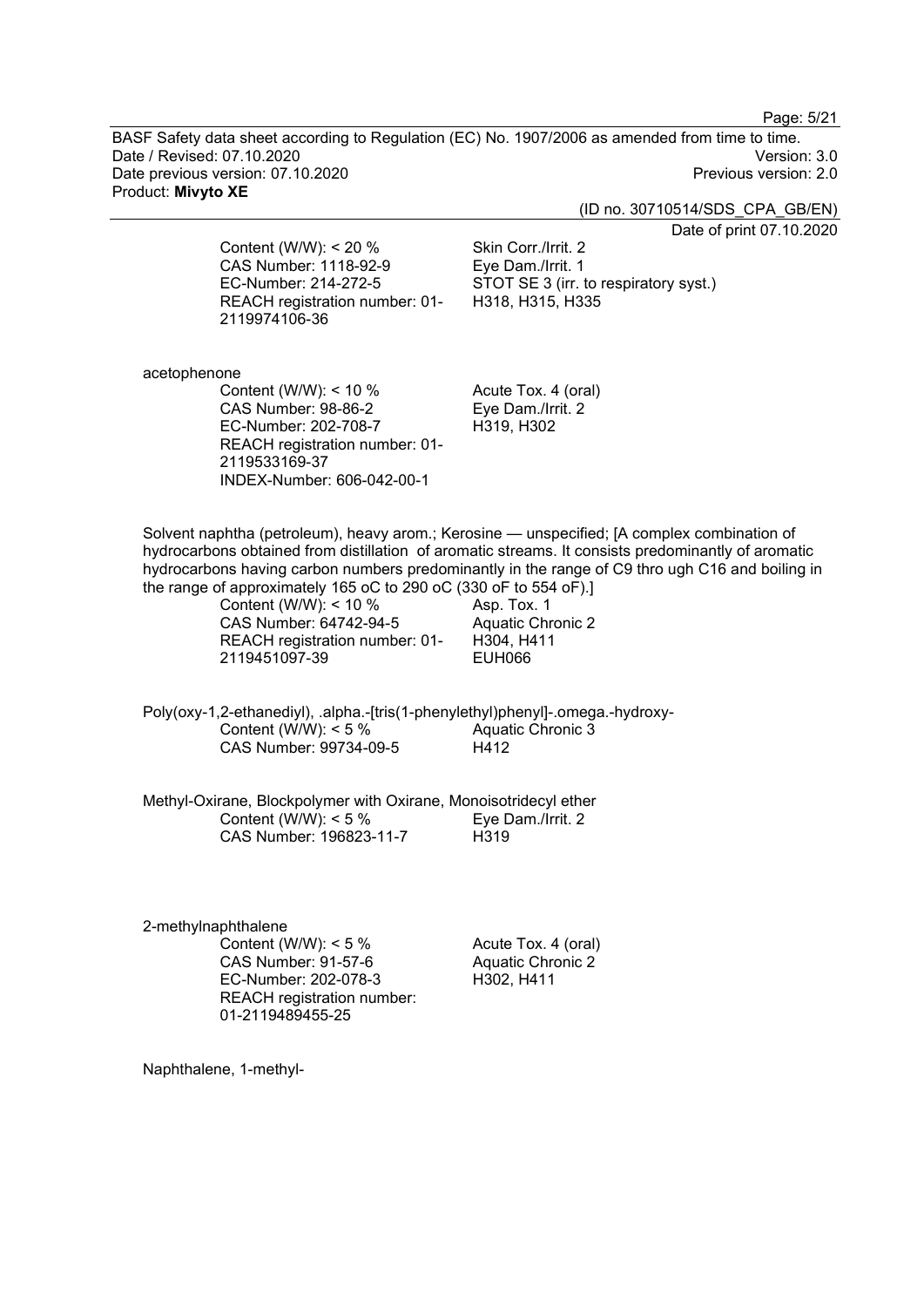Page: 6/21

BASF Safety data sheet according to Regulation (EC) No. 1907/2006 as amended from time to time. Date / Revised: 07.10.2020 Version: 3.0 Date previous version: 07.10.2020 Product: **Mivyto XE**

(ID no. 30710514/SDS\_CPA\_GB/EN)

Date of print 07.10.2020

Content (W/W):  $<$  3 % CAS Number: 90-12-0 EC-Number: 201-966-8 REACH registration number: 01- 2119489997-0

Acute Tox. 4 (oral) Aquatic Chronic 2 H302, H411

#### biphenyl

Content (W/W): < 1 % CAS Number: 92-52-4 EC-Number: 202-163-5 REACH registration number: 01- 2119480408-33 INDEX-Number: 601-042-00-8

Skin Corr./Irrit. 2 Eye Dam./Irrit. 2 STOT SE 3 (irr. to respiratory syst.) Aquatic Acute 1 Aquatic Chronic 1 M-factor acute: 1 M-factor chronic: 1 H319, H315, H335, H400, H410

#### 2-Pyrrolidone

Content (W/W): < 0.5 % CAS Number: 616-45-5 EC-Number: 210-483-1 REACH registration number: 01- 2119475471-37

Eye Dam./Irrit. 2 Repr. 1B (unborn child) H319, H360D

Specific concentration limit: Repr. 1B, unborn child: 3 %

#### Phenanthrene

Content (W/W): < 0.5 % CAS Number: 85-01-8 EC-Number: 201-581-5

Acute Tox. 4 (oral) Aquatic Acute 1 Aquatic Chronic 1 M-factor acute: 10 M-factor chronic: 1 H302, H400, H410

For the classifications not written out in full in this section, including the hazard classes and the hazard statements, the full text is listed in section 16.

## **SECTION 4: First-Aid Measures**

#### **4.1. Description of first aid measures**

First aid personnel should pay attention to their own safety. If the patient is likely to become unconscious, place and transport in stable sideways position (recovery position). Immediately remove contaminated clothing.

Show container, label and/or safety data sheet to physician.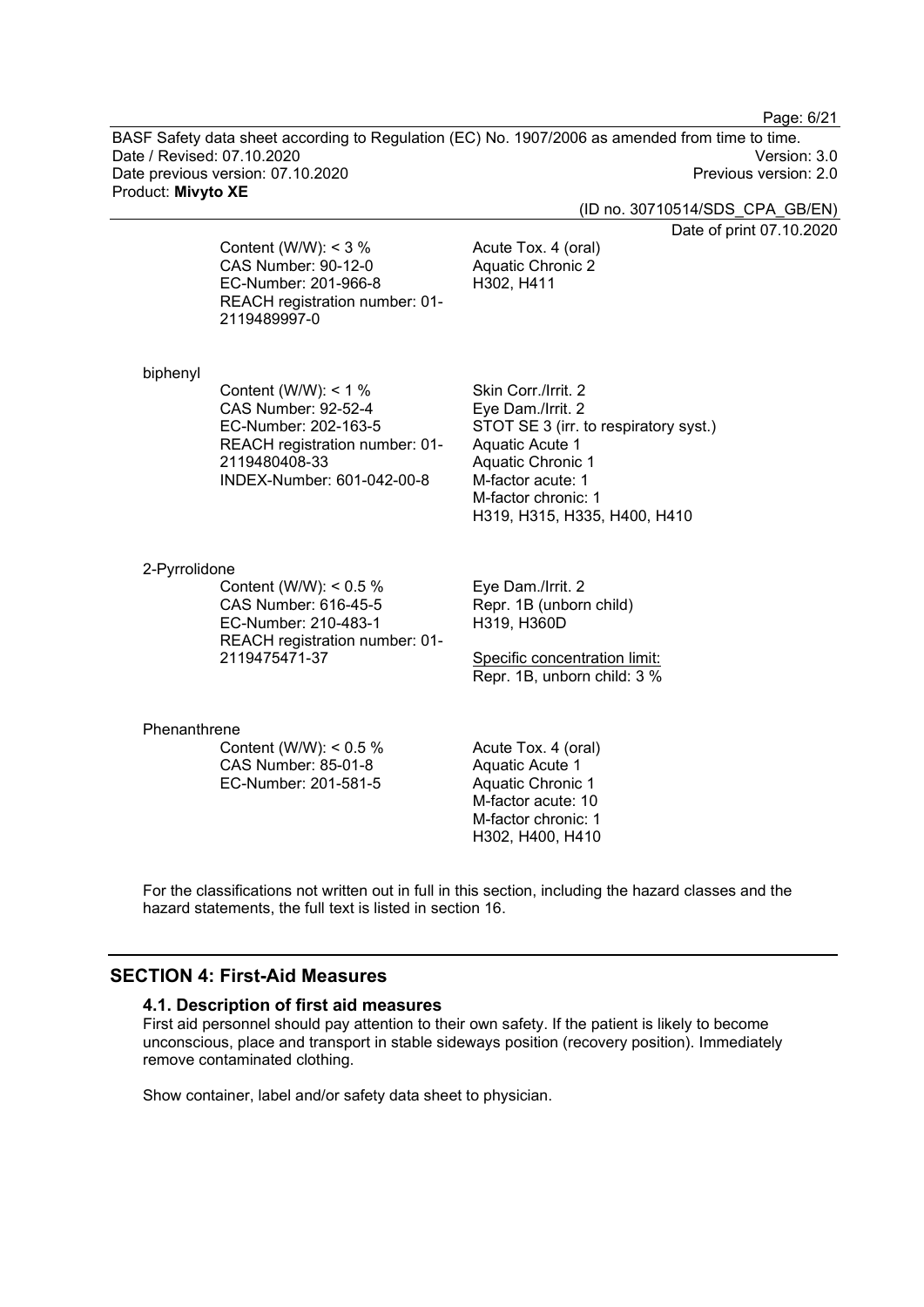Page: 7/21

BASF Safety data sheet according to Regulation (EC) No. 1907/2006 as amended from time to time. Date / Revised: 07.10.2020 Version: 3.0 Date previous version: 07.10.2020 Product: **Mivyto XE**

(ID no. 30710514/SDS\_CPA\_GB/EN)

Date of print 07.10.2020

If inhaled:

Keep patient calm, remove to fresh air, seek medical attention.

On skin contact: Wash thoroughly with soap and water

#### On contact with eyes:

Wash affected eyes for at least 15 minutes under running water with eyelids held open, consult an eye specialist.

#### On ingestion:

Immediately rinse mouth and then drink 200-300 ml of water, seek medical attention.

## **4.2. Most important symptoms and effects, both acute and delayed**

Symptoms: Information, i.e. additional information on symptoms and effects may be included in the GHS labeling phrases available in Section 2 and in the Toxicological assessments available in Section 11., (Further) symptoms and / or effects are not known so far

## **4.3. Indication of any immediate medical attention and special treatment needed**

Treatment: Treat according to symptoms (decontamination, vital functions), no known specific antidote.

# **SECTION 5: Fire-Fighting Measures**

## **5.1. Extinguishing media**

Suitable extinguishing media: water spray, dry powder, foam, carbon dioxide

## **5.2. Special hazards arising from the substance or mixture**

Endangering substances: carbon monoxide, Carbon dioxide, nitrogen oxides Advice: The substances/groups of substances mentioned can be released in case of fire.

## **5.3. Advice for fire-fighters**

Special protective equipment: Wear self-contained breathing apparatus and chemical-protective clothing.

Further information:

Keep containers cool by spraying with water if exposed to fire. In case of fire and/or explosion do not breathe fumes. Collect contaminated extinguishing water separately, do not allow to reach sewage or effluent systems. Dispose of fire debris and contaminated extinguishing water in accordance with official regulations.

# **SECTION 6: Accidental Release Measures**

## **6.1. Personal precautions, protective equipment and emergency procedures**

Do not breathe vapour/spray. Use personal protective clothing. Avoid contact with the skin, eyes and clothing.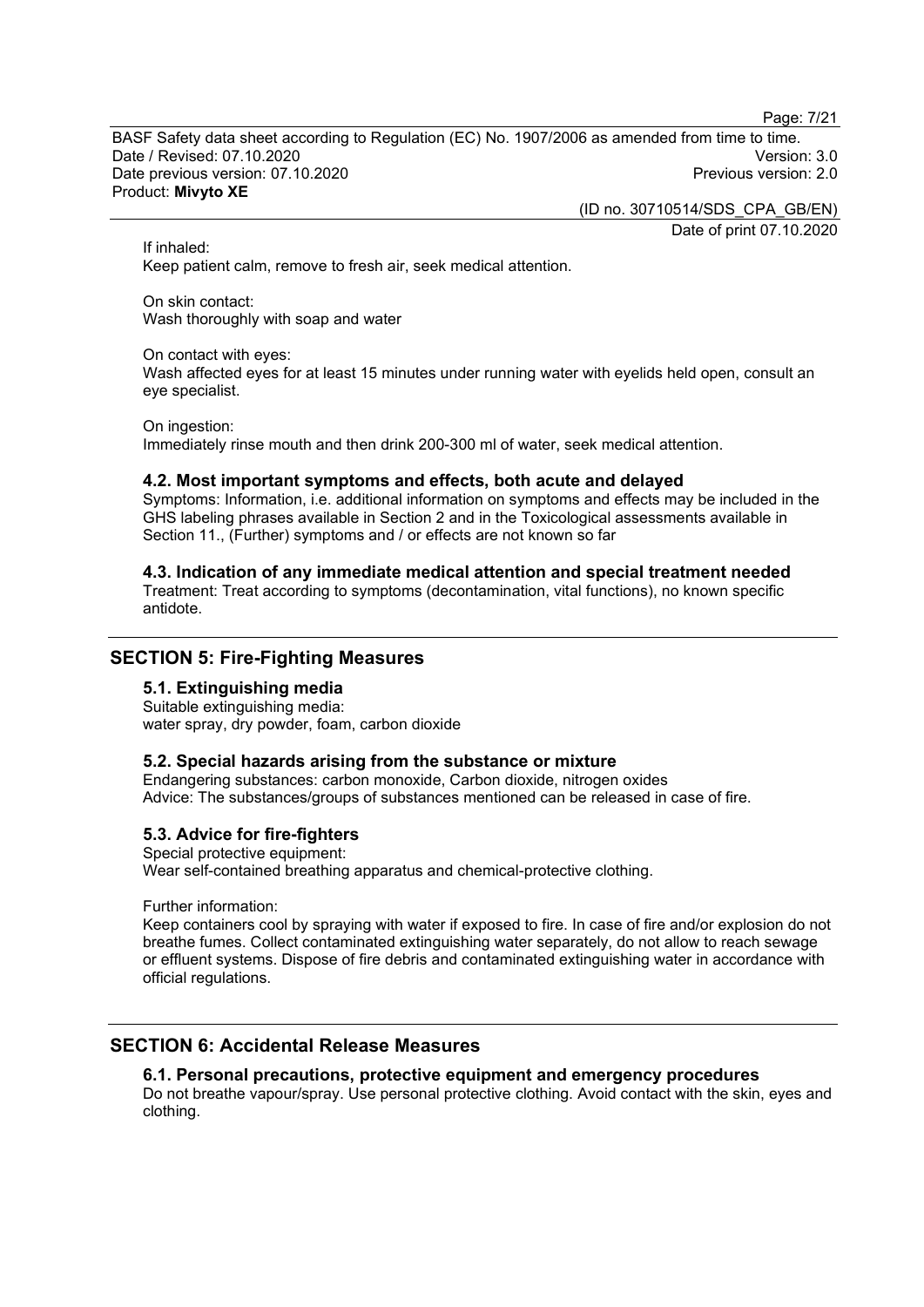Page: 8/21

BASF Safety data sheet according to Regulation (EC) No. 1907/2006 as amended from time to time. Date / Revised: 07.10.2020 Version: 3.0 Date previous version: 07.10.2020 Product: **Mivyto XE**

> (ID no. 30710514/SDS\_CPA\_GB/EN) Date of print 07.10.2020

## **6.2. Environmental precautions**

Do not discharge into the subsoil/soil. Do not discharge into drains/surface waters/groundwater.

Do not allow contamination of public drains or surface or ground waters. Inform local water plc if spillage enters drains and the Environment Agency (England & Wales), the Scottish Environmental Protection Agency (Scotland), or the Environment and Heritage Service (Northern Ireland) if it enters surface or ground waters. Keep people and animals away.

#### **6.3. Methods and material for containment and cleaning up**

For small amounts: Pick up with suitable absorbent material (e.g. sand, sawdust, general-purpose binder, kieselguhr).

For large amounts: Dike spillage. Pump off product.

Dispose of absorbed material in accordance with regulations. Collect waste in suitable containers, which can be labeled and sealed. Clean contaminated floors and objects thoroughly with water and detergents, observing environmental regulations. Wear suitable protective equipment.

#### **6.4. Reference to other sections**

Information regarding exposure controls/personal protection and disposal considerations can be found in section 8 and 13.

# **SECTION 7: Handling and Storage**

#### **7.1. Precautions for safe handling**

No special measures necessary if stored and handled correctly. Ensure thorough ventilation of stores and work areas. When using do not eat, drink or smoke. Hands and/or face should be washed before breaks and at the end of the shift.

Protection against fire and explosion:

Vapours may form ignitable mixture with air. Prevent electrostatic charge - sources of ignition should be kept well clear - fire extinguishers should be kept handy.

## **7.2. Conditions for safe storage, including any incompatibilities**

Segregate from foods and animal feeds. Further information on storage conditions: Keep away from heat. Protect from direct sunlight.

#### Protect from temperatures below: -10 °C

Changes in the properties of the product may occur if substance/product is stored below indicated temperature for extended periods of time.

Protect from temperatures above: 40 °C

Changes in the properties of the product may occur if substance/product is stored above indicated temperature for extended periods of time.

## **7.3. Specific end use(s)**

For the relevant identified use(s) listed in Section 1 the advice mentioned in this section 7 is to be observed.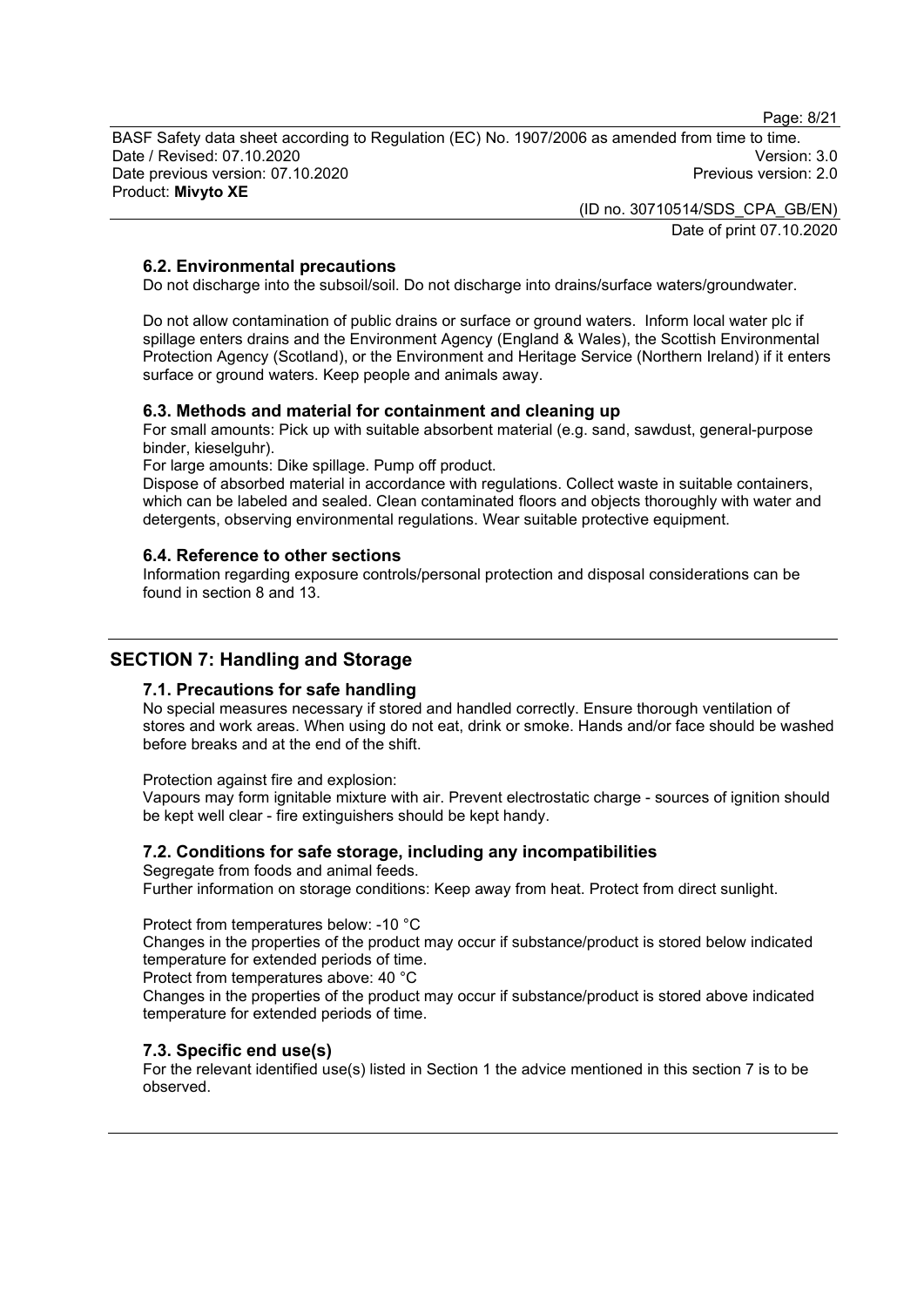Page: 9/21

BASF Safety data sheet according to Regulation (EC) No. 1907/2006 as amended from time to time. Date / Revised: 07.10.2020 Version: 3.0 Date previous version: 07.10.2020 Product: **Mivyto XE**

> (ID no. 30710514/SDS\_CPA\_GB/EN) Date of print 07.10.2020

# **SECTION 8: Exposure Controls/Personal Protection**

#### **8.1. Control parameters**

Components with occupational exposure limits

No occupational exposure limits known.

Refer to the current edition of HSE Guidance Note EH40 Occupational Exposure Limits (United Kingdom). For normal use and handling refer to the product label/leaflet.

## **8.2. Exposure controls**

#### Personal protective equipment

#### Respiratory protection:

Suitable respiratory protection for higher concentrations or long-term effect: Combination filter for gases/vapours of organic, inorganic, acid inorganic, alkaline compounds and toxic particles (e. g. EN 14387 Type ABEK-P3)

Hand protection:

Suitable chemical resistant safety gloves (EN 374) also with prolonged, direct contact (Recommended: Protective index 6, corresponding > 480 minutes of permeation time according to EN 374): E.g. nitrile rubber (0.4 mm), chloroprene rubber (0.5 mm), butyl rubber (0.7 mm) etc.

Eye protection:

Safety glasses with side-shields (frame goggles) (e.g. EN 166)

Body protection:

Body protection must be chosen depending on activity and possible exposure, e.g. apron, protecting boots, chemical-protection suit (according to EN 14605 in case of splashes or EN ISO 13982 in case of dust).

#### General safety and hygiene measures

The statements on personal protective equipment in the instructions for use apply when handling crop-protection agents in final-consumer packing. Wearing of closed work clothing is recommended. Store work clothing separately. Keep away from food, drink and animal feeding stuffs.

# **SECTION 9: Physical and Chemical Properties**

#### **9.1. Information on basic physical and chemical properties**

Form: liquid Colour: dark yellow Odour: mild, aromatic Odour threshold:

Not determined since harmful by inhalation.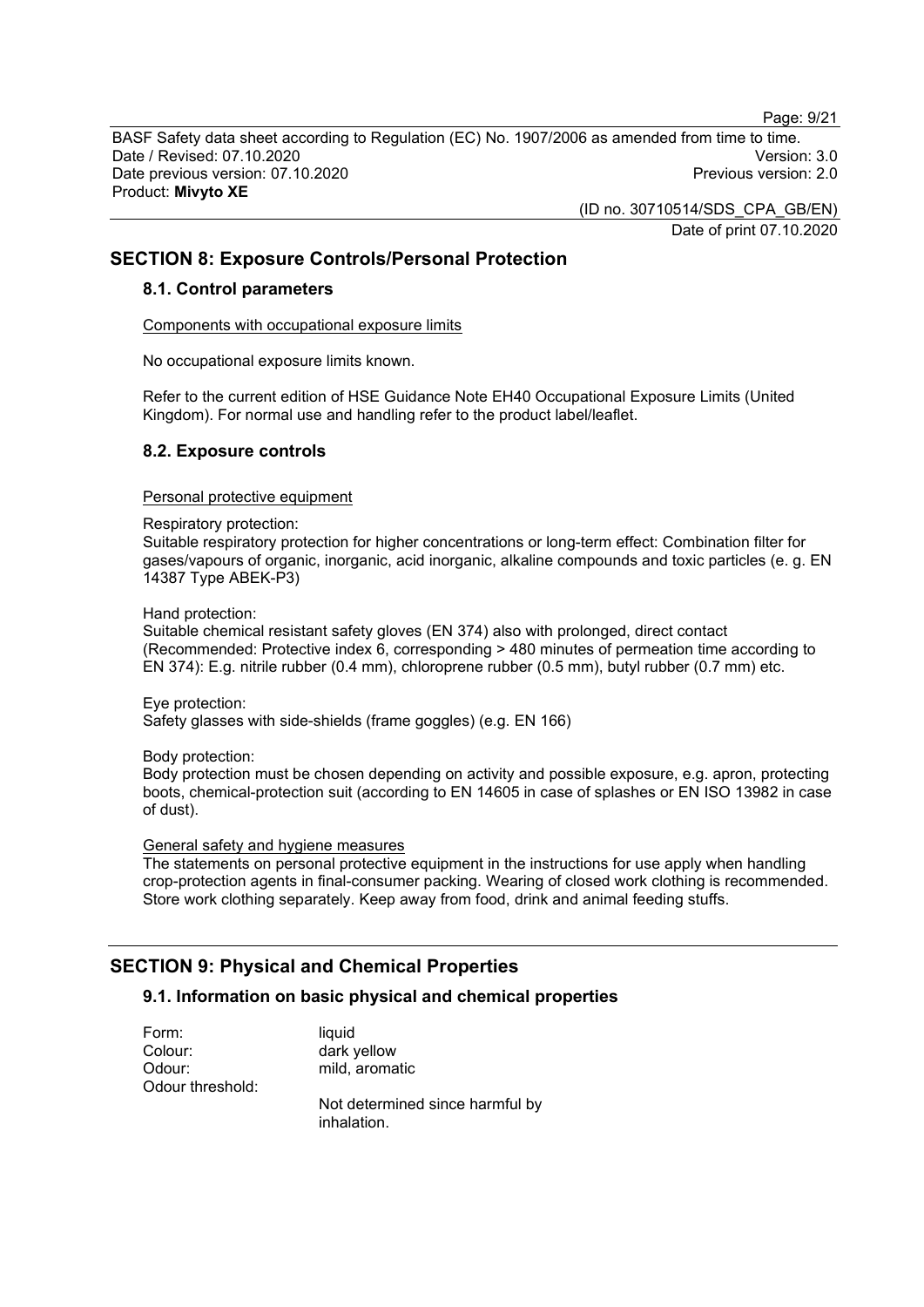Page: 10/21

BASF Safety data sheet according to Regulation (EC) No. 1907/2006 as amended from time to time. Date / Revised: 07.10.2020<br>Date previous version: 07.10.2020 Version: 07.10.2020 Date previous version: 07.10.2020 Product: **Mivyto XE**

(ID no. 30710514/SDS\_CPA\_GB/EN)

Date of print 07.10.2020

|                                                     |                                                                        | Date of print $07.10.20$ |
|-----------------------------------------------------|------------------------------------------------------------------------|--------------------------|
| pH value:                                           | approx. 5 - 7                                                          |                          |
|                                                     | (CIPAC standard water D, 1 %(m),                                       |                          |
|                                                     | $23^{\circ}$ C)                                                        |                          |
| Freezing point:                                     | $< -20$ °C                                                             |                          |
| Boiling point:                                      | $>$ 190 °C                                                             |                          |
|                                                     | The statements are based on the                                        |                          |
|                                                     | properties of the individual                                           |                          |
|                                                     | components.                                                            |                          |
| Flash point:                                        | 112 °C                                                                 |                          |
| Evaporation rate:                                   |                                                                        |                          |
|                                                     | not applicable                                                         |                          |
| Flammability:                                       | not highly flammable                                                   |                          |
| Lower explosion limit:                              |                                                                        |                          |
|                                                     | As a result of our experience with this                                |                          |
|                                                     | product and our knowledge of its                                       |                          |
|                                                     | composition we do not expect any                                       |                          |
|                                                     | hazard as long as the product is used                                  |                          |
|                                                     | appropriately and in accordance with                                   |                          |
|                                                     | the intended use.                                                      |                          |
| Upper explosion limit:                              |                                                                        |                          |
|                                                     | As a result of our experience with this                                |                          |
|                                                     | product and our knowledge of its                                       |                          |
|                                                     | composition we do not expect any                                       |                          |
|                                                     | hazard as long as the product is used                                  |                          |
|                                                     | appropriately and in accordance with                                   |                          |
|                                                     | the intended use.                                                      |                          |
| Ignition temperature:                               | 380 °C                                                                 |                          |
| Vapour pressure:                                    | approx. 1 hPa                                                          |                          |
|                                                     | (15 °C)                                                                |                          |
|                                                     | Information applies to the solvent.                                    |                          |
| Density:                                            | approx. $1.02$ g/cm $3$                                                |                          |
|                                                     | (20 °C)                                                                |                          |
| Relative vapour density (air):                      |                                                                        |                          |
|                                                     | not applicable                                                         |                          |
| Solubility in water:                                | emulsifiable                                                           |                          |
| Partitioning coefficient n-octanol/water (log Kow): |                                                                        |                          |
|                                                     | not applicable                                                         |                          |
|                                                     | Thermal decomposition: 320 °C, 20 kJ/kg, (DSC (OECD 113))              |                          |
|                                                     | Not a substance liable to self-decomposition according to UN transport |                          |
|                                                     | regulations, class 4.1.                                                |                          |
| Viscosity, dynamic:                                 | approx. 76 mPa.s<br>(OECD 114)                                         |                          |
|                                                     | (20 °C, 100 1/s)                                                       |                          |
| Explosion hazard:                                   | not explosive                                                          |                          |
| Fire promoting properties:                          | not fire-propagating                                                   |                          |

# **9.2. Other information**

#### Other Information:

If necessary, information on other physical and chemical parameters is indicated in this section.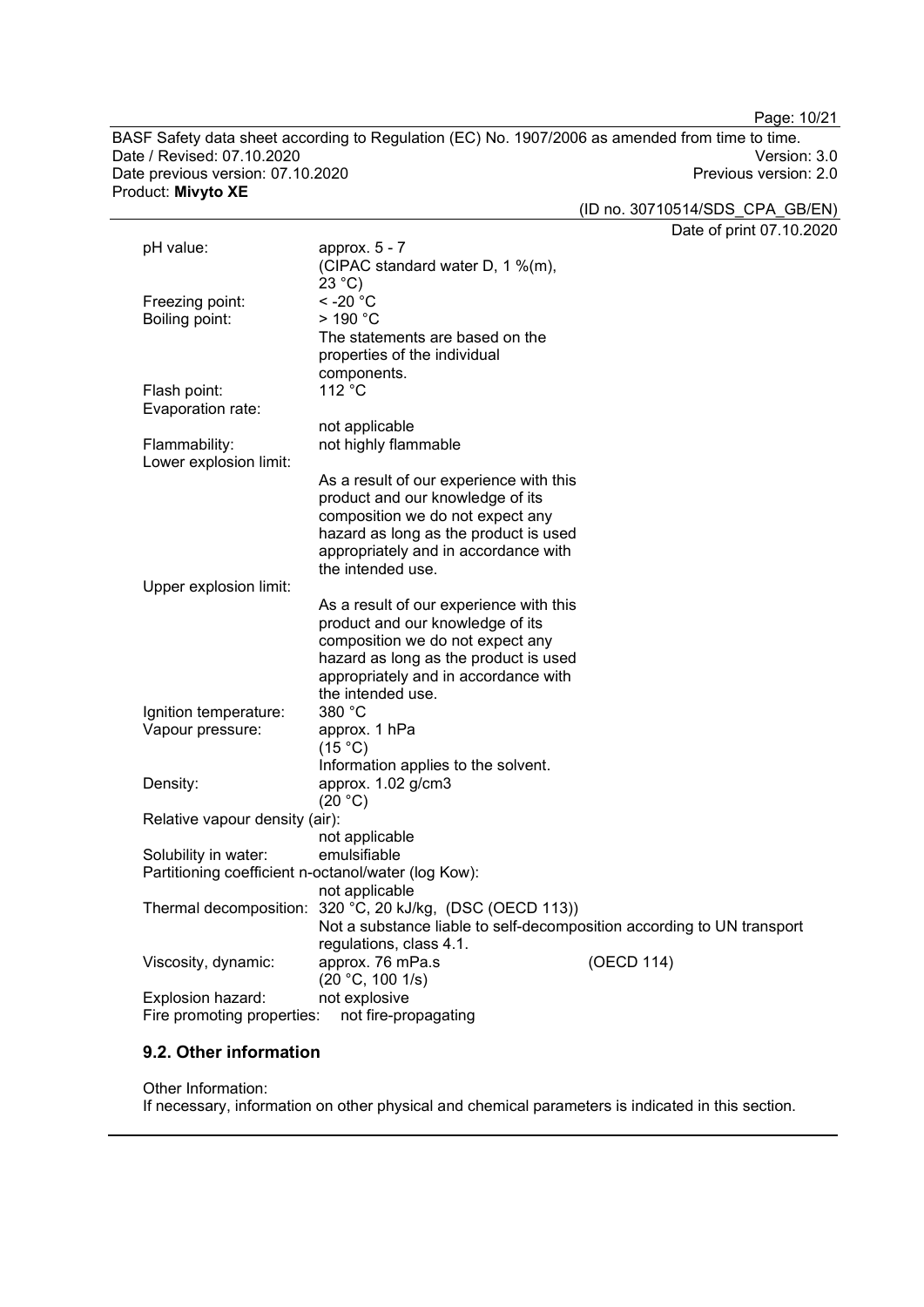Page: 11/21

BASF Safety data sheet according to Regulation (EC) No. 1907/2006 as amended from time to time. Date / Revised: 07.10.2020 Version: 3.0 Date previous version: 07.10.2020 Product: **Mivyto XE**

(ID no. 30710514/SDS\_CPA\_GB/EN)

Date of print 07.10.2020

## **SECTION 10: Stability and Reactivity**

#### **10.1. Reactivity**

No hazardous reactions if stored and handled as prescribed/indicated.

#### **10.2. Chemical stability**

The product is stable if stored and handled as prescribed/indicated.

#### **10.3. Possibility of hazardous reactions**

No hazardous reactions if stored and handled as prescribed/indicated.

#### **10.4. Conditions to avoid**

See SDS section 7 - Handling and storage.

#### **10.5. Incompatible materials**

Substances to avoid: strong acids, strong bases, strong oxidizing agents

#### **10.6. Hazardous decomposition products**

Hazardous decomposition products: No hazardous decomposition products if stored and handled as prescribed/indicated.

# **SECTION 11: Toxicological Information**

## **11.1. Information on toxicological effects**

#### Acute toxicity

Assessment of acute toxicity:

The product has not been tested. The statement has been derived from substances/products of a similar structure or composition. Of moderate toxicity after single ingestion. Of moderate toxicity after short-term inhalation. Virtually nontoxic after a single skin contact.

Experimental/calculated data: LD50 rat (oral): > 300 - < 2,000 mg/kg (OECD Guideline 423)

LC50 rat (by inhalation):  $> 1.9 - 5.1$  mg/l 4 h (OECD Guideline 403) An aerosol was tested.

LD50 rat (dermal): > 5,000 mg/kg (Limit test) No mortality was observed.

#### **Irritation**

Assessment of irritating effects:

The product has not been tested. The statement has been derived from substances/products of a similar structure or composition. Skin contact causes irritation. Not irritating to the eyes.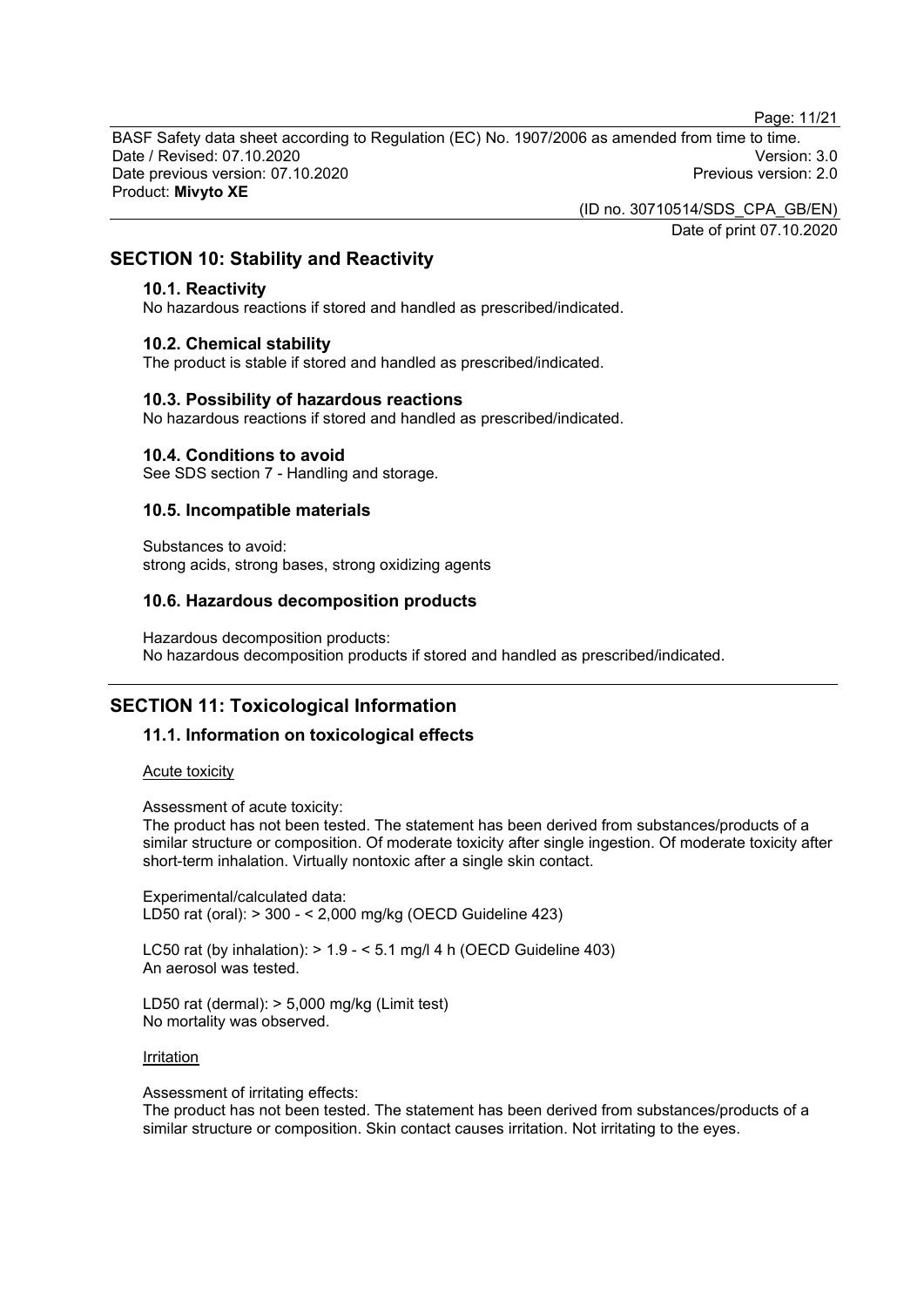Page: 12/21

BASF Safety data sheet according to Regulation (EC) No. 1907/2006 as amended from time to time. Date / Revised: 07.10.2020 Version: 3.0 Date previous version: 07.10.2020 Product: **Mivyto XE**

> (ID no. 30710514/SDS\_CPA\_GB/EN) Date of print 07.10.2020

Experimental/calculated data: Skin corrosion/irritation rabbit: Irritant. (OECD Guideline 439)

Serious eye damage/irritation rabbit: Slightly irritating. (OECD Guideline 405)

#### Respiratory/Skin sensitization

Assessment of sensitization:

The product has not been tested. The statement has been derived from substances/products of a similar structure or composition. Sensitization after skin contact possible.

Experimental/calculated data: Mouse Local Lymph Node Assay (LLNA) mouse: sensitizing (similar to OECD guideline 429)

#### Germ cell mutagenicity

Assessment of mutagenicity:

The product has not been tested. The statement has been derived from the properties of the individual components. Mutagenicity tests revealed no genotoxic potential.

#### **Carcinogenicity**

Assessment of carcinogenicity: The product has not been tested. The statement has been derived from the properties of the individual components.

*Information on: 1H-Pyrazole-4-carboxamide, 3-(difluoromethyl)-1-methyl-N-(3',4',5'-trifluoro[1,1' biphenyl]-2-yl)-; Fluxapyroxad Assessment of carcinogenicity: Indication of possible carcinogenic effect in animal tests. The effect is caused by an animal specific mechanism that has no human counter part.*

----------------------------------

## Reproductive toxicity

Assessment of reproduction toxicity: The product has not been tested. The statement has been derived from the properties of the individual components.

*Information on: 1H-Pyrazole-4-carboxamide, 3-(difluoromethyl)-1-methyl-N-(3',4',5'-trifluoro[1,1' biphenyl]-2-yl)-; Fluxapyroxad Assessment of reproduction toxicity: The results of animal studies gave no indication of a fertility impairing effect.*

Developmental toxicity

----------------------------------

Assessment of teratogenicity: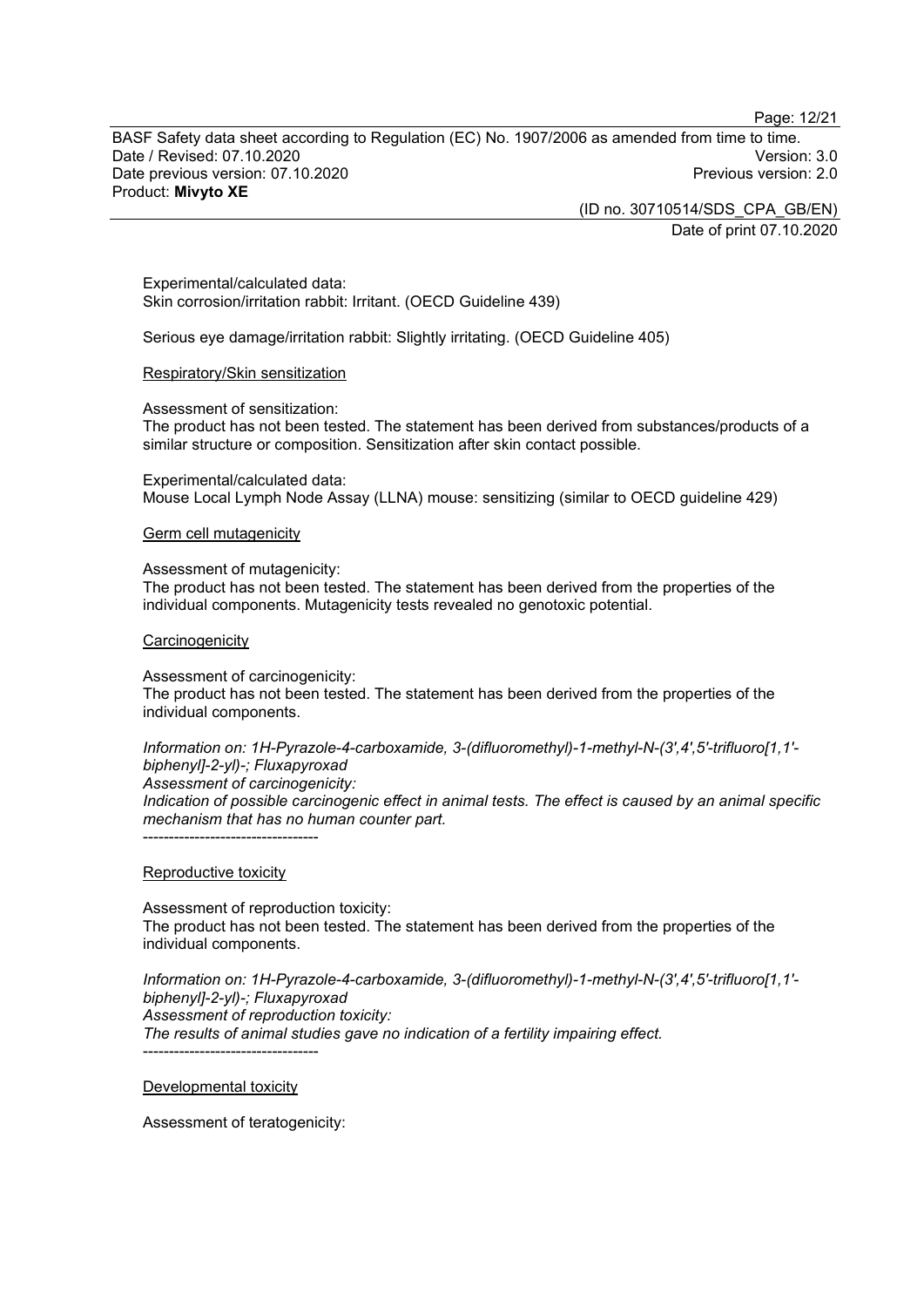Page: 13/21

BASF Safety data sheet according to Regulation (EC) No. 1907/2006 as amended from time to time. Date / Revised: 07.10.2020 Version: 3.0 Date previous version: 07.10.2020 Product: **Mivyto XE**

(ID no. 30710514/SDS\_CPA\_GB/EN)

Date of print 07.10.2020

The product has not been tested. The statement has been derived from the properties of the individual components.

# *Information on: N,N-Dimethyldecan-1-amide*

*Assessment of teratogenicity:*

*The substance did not cause malformations in animal studies; however, toxicity to development was observed at high doses that were toxic to the parental animals. The product has not been tested. The statement has been derived from substances/products of a similar structure or composition.*

## *Information on: N,N-Dimethyloctanamide*

*Assessment of teratogenicity: The substance did not cause malformations in animal studies; however, toxicity to development was observed at high doses that were toxic to the parental animals. The product has not been tested. The statement has been derived from substances/products of a similar structure or composition.*

#### *Information on: 2-Pyrrolidone*

*Assessment of teratogenicity:*

*Causes developmental effects in animals at high, maternally toxic doses. After the uptake of small doses toxicity to development will not be expected in humans.*

----------------------------------

Specific target organ toxicity (single exposure)

Assessment of STOT single: Causes temporary irritation of the respiratory tract.

Remarks: The product has not been tested. The statement has been derived from the properties of the individual components.

Repeated dose toxicity and Specific target organ toxicity (repeated exposure)

Assessment of repeated dose toxicity:

The product has not been tested. The statement has been derived from the properties of the individual components.

*Information on: 1H-1,2,4-Triazole-1-ethanol, α-[4-(4-chlorophenoxy)-2-(trifluoromethyl)phenyl]-αmethyl-*

*Assessment of repeated dose toxicity: Repeated oral exposure to large quantities may affect certain organs. Liver*

*Information on: 1H-Pyrazole-4-carboxamide, 3-(difluoromethyl)-1-methyl-N-(3',4',5'-trifluoro[1,1' biphenyl]-2-yl)-; Fluxapyroxad Assessment of repeated dose toxicity: Adaptive effects were observed after repeated exposure in animal studies.*

*Information on: N,N-Dimethyloctanamide Assessment of repeated dose toxicity: The product has not been tested. The statement has been derived from substances/products of a similar structure or composition. After repeated exposure the prominent effect is local irritation.*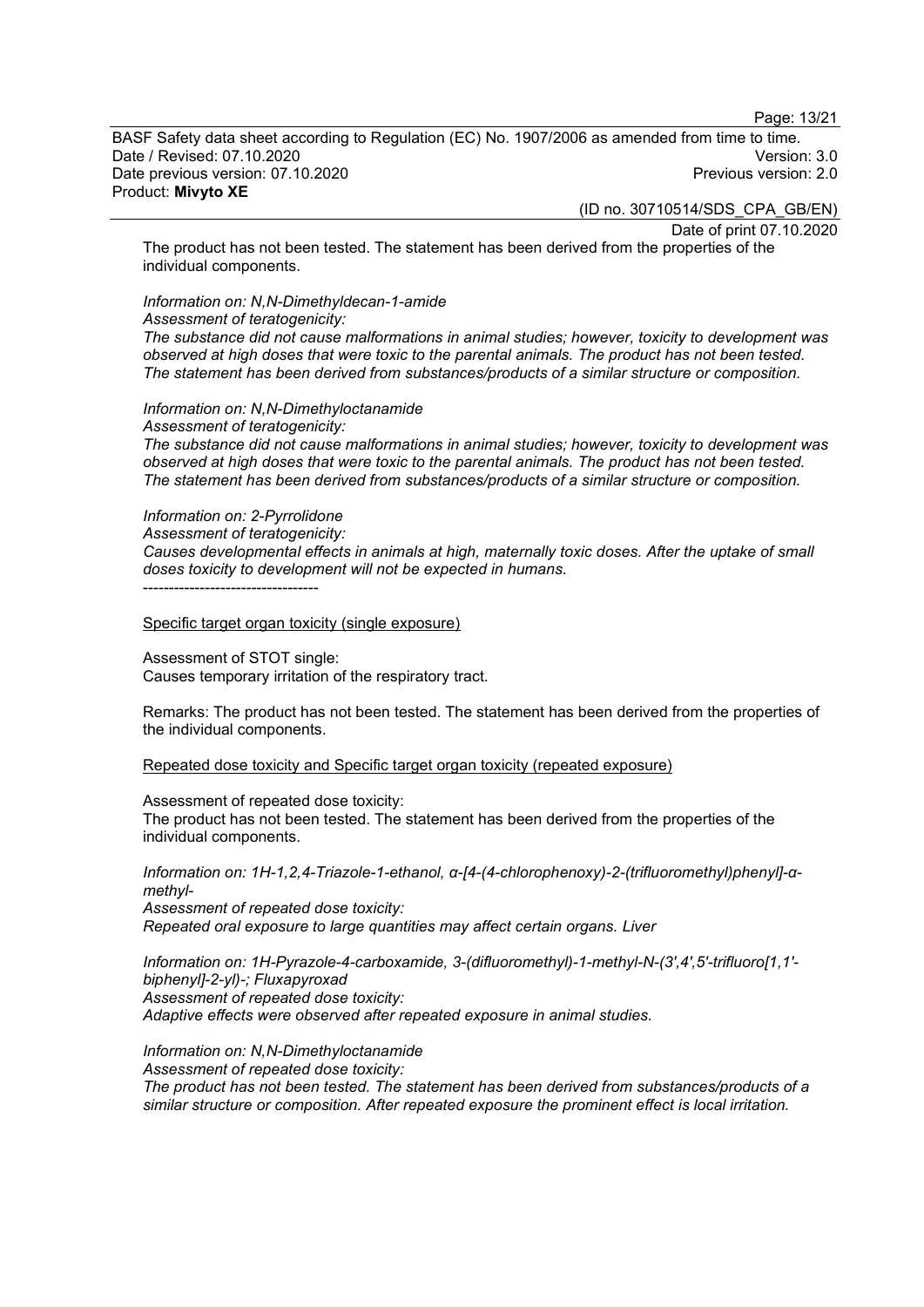Page: 14/21

BASF Safety data sheet according to Regulation (EC) No. 1907/2006 as amended from time to time. Date / Revised: 07.10.2020 Version: 3.0 Date previous version: 07.10.2020 Product: **Mivyto XE**

(ID no. 30710514/SDS\_CPA\_GB/EN)

Date of print 07.10.2020

*Information on: N,N-Dimethyldecan-1-amide Assessment of repeated dose toxicity: The product has not been tested. The statement has been derived from substances/products of a similar structure or composition. After repeated exposure the prominent effect is local irritation.*

*Information on: biphenyl*

*Assessment of repeated dose toxicity: The substance may cause damage to the kidney after repeated ingestion of high doses, as shown in animal studies.*

*Information on: 2-Pyrrolidone Assessment of repeated dose toxicity: The substance may cause damage to the kidney after repeated ingestion of high doses, as shown in animal studies.* ----------------------------------

#### Aspiration hazard

The product has not been tested. The statement has been derived from the properties of the individual components. No aspiration hazard expected.

#### Other relevant toxicity information

Misuse can be harmful to health.

## **SECTION 12: Ecological Information**

#### **12.1. Toxicity**

Assessment of aquatic toxicity: Toxic to aquatic life with long lasting effects. The product has not been tested. The statement has been derived from substances/products of a similar structure or composition.

Toxicity to fish: LC50 (96 h) 1.14 mg/l, Oncorhynchus mykiss (static)

Aquatic invertebrates: EC50 (48 h) 2.56 mg/l, Daphnia magna

Aquatic plants: EC50 (72 h) 29.319 mg/l (growth rate), Pseudokirchneriella subcapitata

EC10 (72 h) 1.816 mg/l (growth rate), Pseudokirchneriella subcapitata

*Information on: 1H-1,2,4-Triazole-1-ethanol, α-[4-(4-chlorophenoxy)-2-(trifluoromethyl)phenyl]-αmethyl-*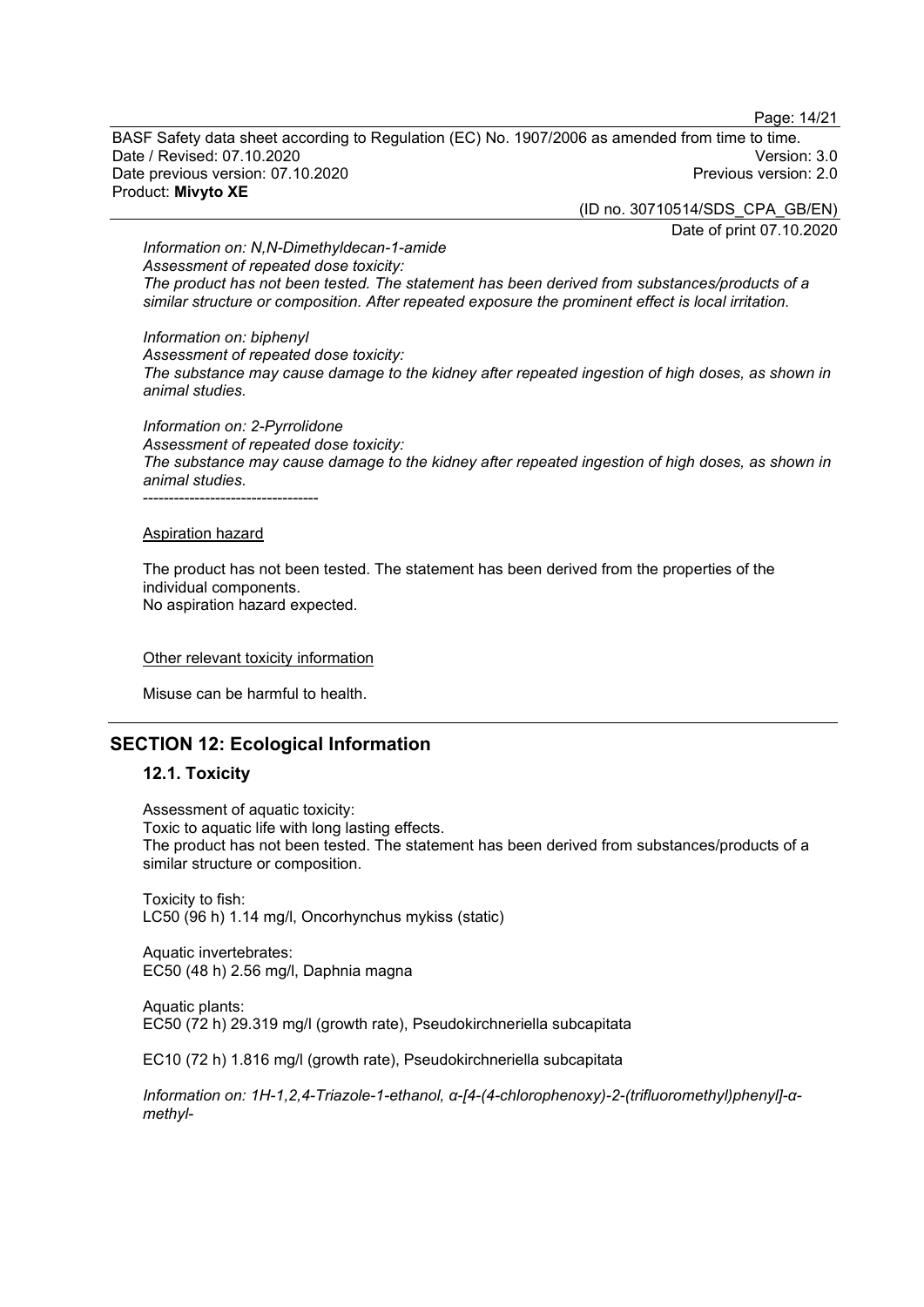Page: 15/21

BASF Safety data sheet according to Regulation (EC) No. 1907/2006 as amended from time to time. Date / Revised: 07.10.2020 Version: 3.0 Date previous version: 07.10.2020 Product: **Mivyto XE**

(ID no. 30710514/SDS\_CPA\_GB/EN)

Date of print 07.10.2020

*Chronic toxicity to fish: (36 d) 0.027 mg/l, Brachydanio rerio*

*Information on: 1H-Pyrazole-4-carboxamide, 3-(difluoromethyl)-1-methyl-N-(3',4',5'-trifluoro[1,1' biphenyl]-2-yl)-; Fluxapyroxad Chronic toxicity to fish: No observed effect concentration (33 d) 0.0359 mg/l, Pimephales promelas (OECD Guideline 210, Flow through.)* ----------------------------------

*Information on: 1H-1,2,4-Triazole-1-ethanol, α-[4-(4-chlorophenoxy)-2-(trifluoromethyl)phenyl]-αmethyl-Chronic toxicity to aquatic invertebrates: No observed effect concentration (21 d) 0.01 mg/l, Daphnia magna*

*Information on: 1H-Pyrazole-4-carboxamide, 3-(difluoromethyl)-1-methyl-N-(3',4',5'-trifluoro[1,1' biphenyl]-2-yl)-; Fluxapyroxad Chronic toxicity to aquatic invertebrates: No observed effect concentration (21 d) 0.5 mg/l, Daphnia magna (OECD Guideline 211, semistatic)* ----------------------------------

## **12.2. Persistence and degradability**

Assessment biodegradation and elimination (H2O): The product has not been tested. The statement has been derived from the properties of the individual components.

*Information on: 1H-1,2,4-Triazole-1-ethanol, α-[4-(4-chlorophenoxy)-2-(trifluoromethyl)phenyl]-αmethyl-Assessment biodegradation and elimination (H2O): Not readily biodegradable (by OECD criteria).*

*Information on: 1H-Pyrazole-4-carboxamide, 3-(difluoromethyl)-1-methyl-N-(3',4',5'-trifluoro[1,1' biphenyl]-2-yl)-; Fluxapyroxad Assessment biodegradation and elimination (H2O): Not readily biodegradable (by OECD criteria).* ----------------------------------

## **12.3. Bioaccumulative potential**

Assessment bioaccumulation potential: The product has not been tested. The statement has been derived from the properties of the individual components.

*Information on: 1H-1,2,4-Triazole-1-ethanol, α-[4-(4-chlorophenoxy)-2-(trifluoromethyl)phenyl]-αmethyl-Bioaccumulation potential:*

*Bioconcentration factor (BCF): 385*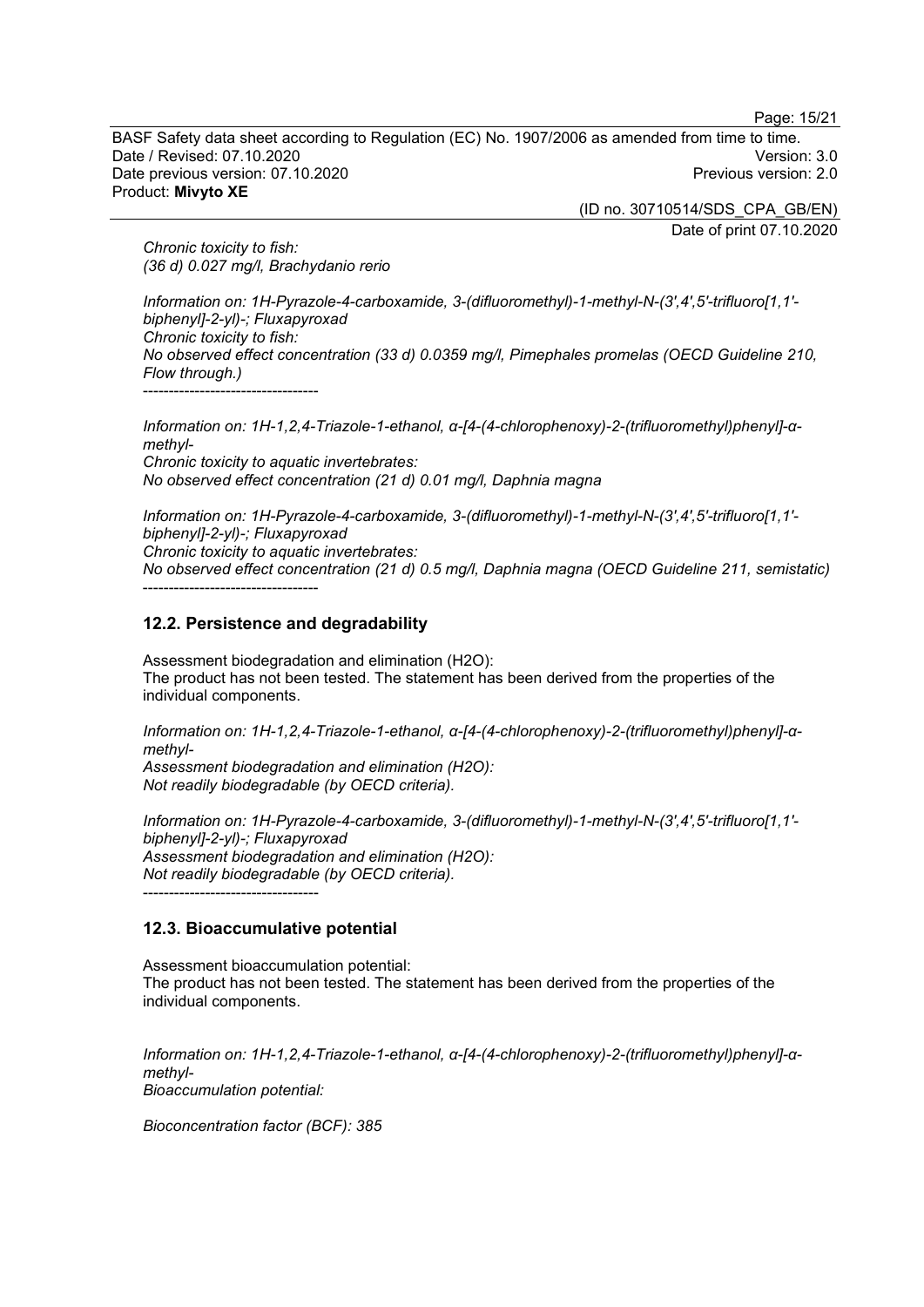Page: 16/21

BASF Safety data sheet according to Regulation (EC) No. 1907/2006 as amended from time to time. Date / Revised: 07.10.2020 Version: 3.0 Date previous version: 07.10.2020 Product: **Mivyto XE**

> (ID no. 30710514/SDS\_CPA\_GB/EN) Date of print 07.10.2020

*Does not accumulate in organisms.*

*Information on: 1H-Pyrazole-4-carboxamide, 3-(difluoromethyl)-1-methyl-N-(3',4',5'-trifluoro[1,1' biphenyl]-2-yl)-; Fluxapyroxad Bioaccumulation potential:*

*Bioconcentration factor (BCF): 36 - 37 (28 d), Lepomis macrochirus (OECD-Guideline 305) Does not accumulate in organisms.* ----------------------------------

## **12.4. Mobility in soil**

Assessment transport between environmental compartments: Adsorption in soil: The product has not been tested. The statement has been derived from the properties of the individual components.

*Information on: 1H-1,2,4-Triazole-1-ethanol, α-[4-(4-chlorophenoxy)-2-(trifluoromethyl)phenyl]-αmethyl-*

*Assessment transport between environmental compartments: Adsorption in soil: Following exposure to soil, adsorption to solid soil particles is probable, therefore contamination of groundwater is not expected.*

*Information on: 1H-Pyrazole-4-carboxamide, 3-(difluoromethyl)-1-methyl-N-(3',4',5'-trifluoro[1,1' biphenyl]-2-yl)-; Fluxapyroxad*

*Assessment transport between environmental compartments:*

*Adsorption in soil: Following exposure to soil, adsorption to solid soil particles is probable, therefore contamination of groundwater is not expected.*

----------------------------------

## **12.5. Results of PBT and vPvB assessment**

The product does not contain a substance fulfilling the PBT (persistent/bioaccumulative/toxic) criteria or the vPvB (very persistent/very bioaccumulative) criteria.

## **12.6. Other adverse effects**

The product does not contain substances that are listed in Regulation (EC) 1005/2009 on substances that deplete the ozone layer.

#### **12.7. Additional information**

Other ecotoxicological advice: Do not discharge product into the environment without control.

# **SECTION 13: Disposal Considerations**

## **13.1. Waste treatment methods**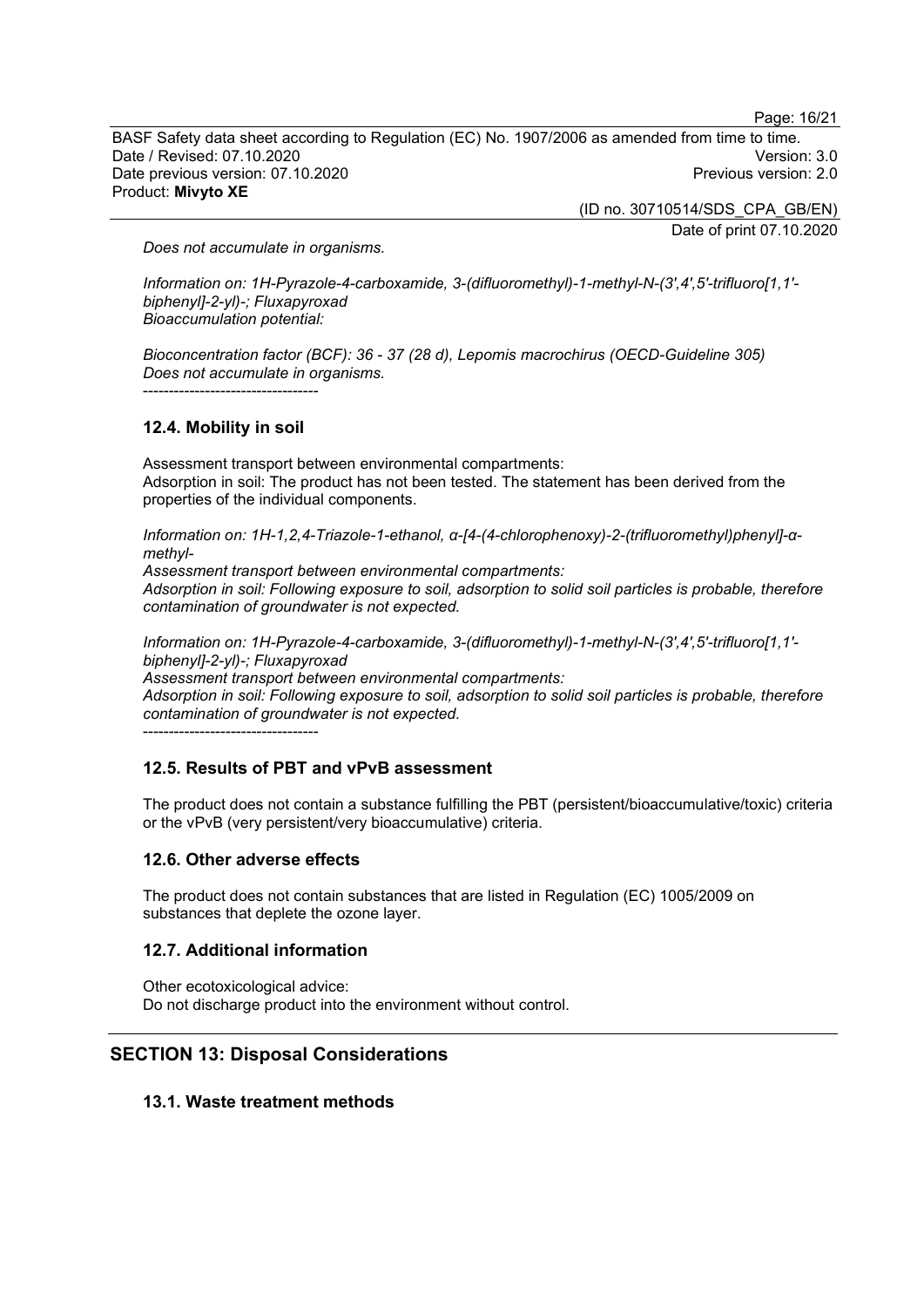Page: 17/21

BASF Safety data sheet according to Regulation (EC) No. 1907/2006 as amended from time to time. Date / Revised: 07.10.2020<br>Date previous version: 07.10.2020 Version: 3.0 Date previous version: 07.10.2020 Product: **Mivyto XE**

(ID no. 30710514/SDS\_CPA\_GB/EN)

Date of print 07.10.2020

Must be disposed of or incinerated in accordance with local regulations.

The UK Environmental Protection (Duty of Care) Regulations (EP) and amendments should be noted (United Kingdom).

This product and any uncleaned containers must be disposed of as hazardous waste in accordance with the 2005 Hazardous Waste Regulations and amendments (United Kingdom)

Contaminated packaging:

Contaminated packaging should be emptied as far as possible and disposed of in the same manner as the substance/product.

## **SECTION 14: Transport Information**

#### **Land transport**

#### ADR

| UN number<br>UN proper shipping name:<br>Transport hazard class(es):                               | <b>UN3082</b><br>ENVIRONMENTALLY HAZARDOUS SUBSTANCE, LIQUID,<br>N.O.S. (contains FLUXAPYROXAD, TRIAZOLE DERIVATIVE)<br>9, EHSM |
|----------------------------------------------------------------------------------------------------|---------------------------------------------------------------------------------------------------------------------------------|
| Packing group:<br>Environmental hazards:<br>Special precautions for                                | Ш<br>yes                                                                                                                        |
| user:                                                                                              | None known                                                                                                                      |
| <b>RID</b>                                                                                         |                                                                                                                                 |
| UN number<br>UN proper shipping name:                                                              | <b>UN3082</b><br>ENVIRONMENTALLY HAZARDOUS SUBSTANCE, LIQUID,<br>N.O.S. (contains FLUXAPYROXAD, TRIAZOLE DERIVATIVE)            |
| Transport hazard class(es):<br>Packing group:<br>Environmental hazards:<br>Special precautions for | 9, EHSM<br>Ш<br>ves<br>None known                                                                                               |
| user:                                                                                              |                                                                                                                                 |
| Inland waterway transport<br>ADN                                                                   |                                                                                                                                 |
| UN number                                                                                          | <b>UN3082</b>                                                                                                                   |
| UN proper shipping name:                                                                           | ENVIRONMENTALLY HAZARDOUS SUBSTANCE, LIQUID,<br>N.O.S. (contains FLUXAPYROXAD, TRIAZOLE DERIVATIVE)                             |
| Transport hazard class(es):<br>Packing group:                                                      | 9, EHSM<br>Ш                                                                                                                    |
| Environmental hazards:                                                                             | ves                                                                                                                             |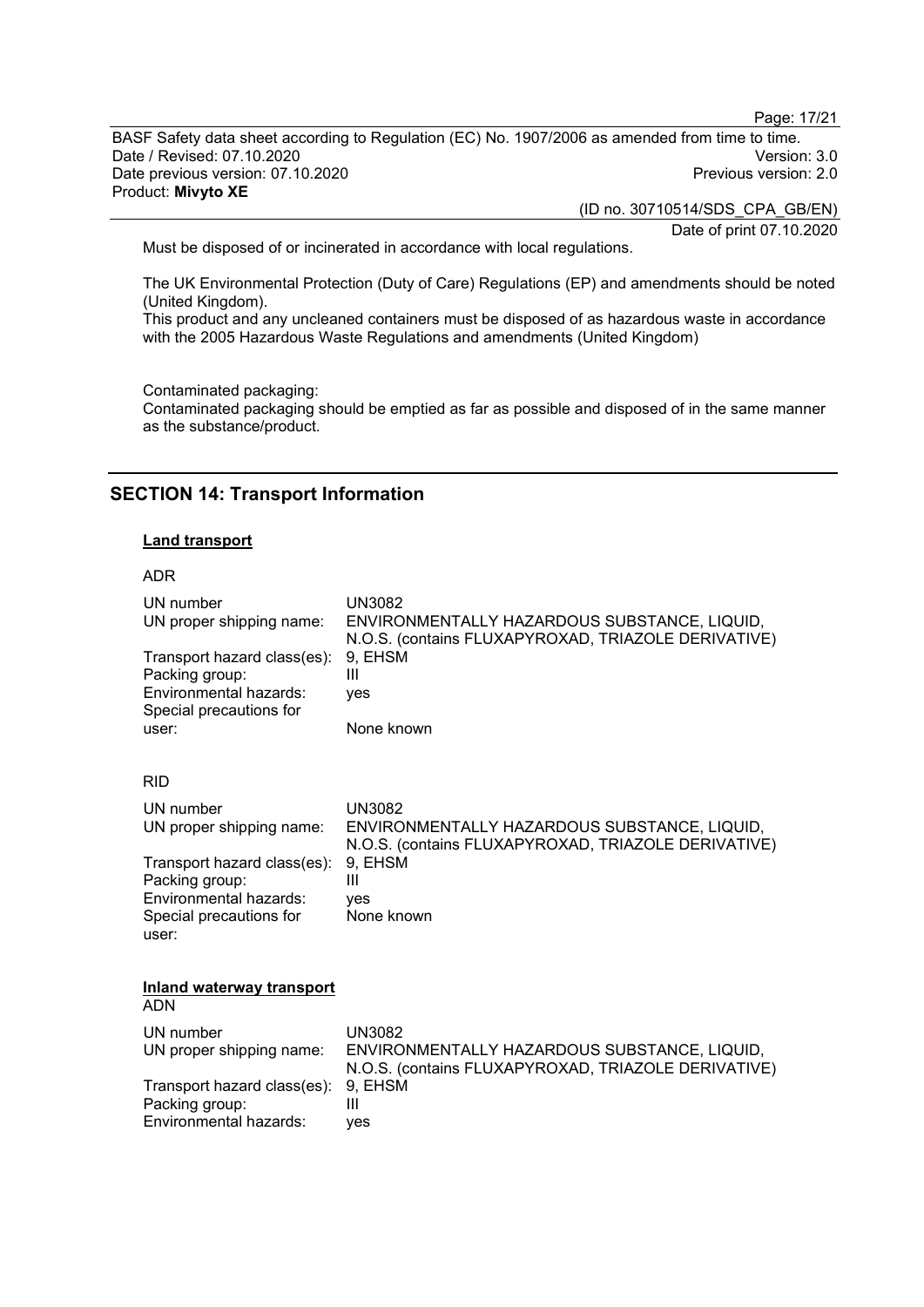Page: 18/21

BASF Safety data sheet according to Regulation (EC) No. 1907/2006 as amended from time to time. Date / Revised: 07.10.2020<br>Date previous version: 07.10.2020 Version: 3.0 Date previous version: 07.10.2020 Product: **Mivyto XE**

(ID no. 30710514/SDS\_CPA\_GB/EN)

Date of print 07.10.2020

Special precautions for user: None known

Transport in inland waterway vessel Not evaluated

#### **Sea transport**

#### IMDG

| UN number:<br>UN proper shipping name: | UN 3082<br>ENVIRONMENTALLY HAZARDOUS SUBSTANCE, LIQUID,<br>N.O.S. (contains FLUXAPYROXAD, TRIAZOLE DERIVATIVE) |
|----------------------------------------|----------------------------------------------------------------------------------------------------------------|
| Transport hazard class(es): 9, EHSM    |                                                                                                                |
| Packing group:                         | Ш                                                                                                              |
| Environmental hazards:                 | ves                                                                                                            |
|                                        | Marine pollutant: YES                                                                                          |
| Special precautions for<br>user:       | None known                                                                                                     |

#### **Air transport**

## IATA/ICAO

| UN number:<br>UN proper shipping name:                | <b>UN 3082</b><br>ENVIRONMENTALLY HAZARDOUS SUBSTANCE, LIQUID,<br>N.O.S. (contains FLUXAPYROXAD, TRIAZOLE DERIVATIVE) |
|-------------------------------------------------------|-----------------------------------------------------------------------------------------------------------------------|
| Transport hazard class(es): 9, EHSM<br>Packing group: | Ш                                                                                                                     |
| Environmental hazards:<br>Special precautions for     | yes<br>None known                                                                                                     |
| user:                                                 |                                                                                                                       |

#### **14.1. UN number**

See corresponding entries for "UN number" for the respective regulations in the tables above.

#### **14.2. UN proper shipping name**

See corresponding entries for "UN proper shipping name" for the respective regulations in the tables above.

## **14.3. Transport hazard class(es)**

See corresponding entries for "Transport hazard class(es)" for the respective regulations in the tables above.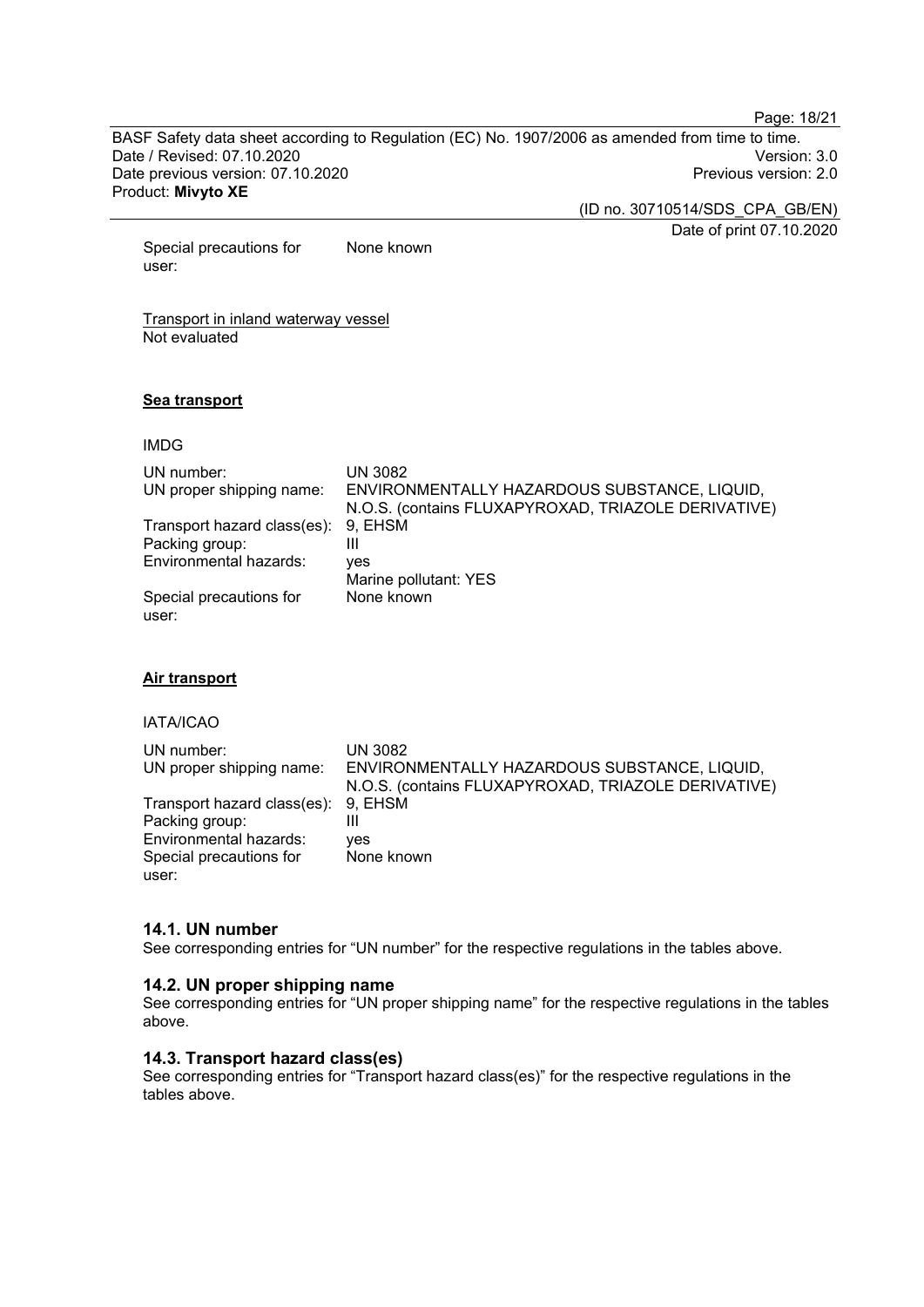Page: 19/21

BASF Safety data sheet according to Regulation (EC) No. 1907/2006 as amended from time to time. Date / Revised: 07.10.2020 Version: 3.0 Date previous version: 07.10.2020 Product: **Mivyto XE**

> (ID no. 30710514/SDS\_CPA\_GB/EN) Date of print 07.10.2020

## **14.4. Packing group**

See corresponding entries for "Packing group" for the respective regulations in the tables above.

#### **14.5. Environmental hazards**

See corresponding entries for "Environmental hazards" for the respective regulations in the tables above.

#### **14.6. Special precautions for user**

See corresponding entries for "Special precautions for user" for the respective regulations in the tables above.

## **14.7. Transport in bulk according to Annex II of MARPOL and the IBC Code**

| Regulation:         | Not evaluated |
|---------------------|---------------|
| Shipment approved:  | Not evaluated |
| Pollution name:     | Not evaluated |
| Pollution category: | Not evaluated |
| Ship Type:          | Not evaluated |

#### **Further information**

The following provisions may apply for product in packages containing a net quantity of 5 L or less ADR, RID, ADN: Special Provision 375; IMDG: 2.10.2.7; IATA: A197; TDG: Special Provision 99(2); 49CFR: §171.4 (c) (2). This product is subject to the most recent edition of "The Carriage of Dangerous Goods and Use of Transportable Pressure Equipment Regulations" and their amendments (United Kingdom).

# **SECTION 15: Regulatory Information**

## **15.1. Safety, health and environmental regulations/legislation specific for the substance or mixture**

#### Prohibitions, Restrictions and Authorizations

Annex XVII of Regulation (EC) No 1907/2006: Number on List: 3 Restrictions of Regulation (EC) No 1907/2006, Annex XVII, do not apply for the intended use(s) of the product given in this SDS.

EUH208: Contains a solution of a methacrylate-based polymer. May produce an allergic reaction.

This product is classified under the European CLP Regulation. (United Kingdom) The data should be considered when making any assessment under the Control of Substances Hazardous to Health Regulations (COSHH), and related guidance, for example, 'COSHH Essentials' (United Kingdom).

This product may be subject to the Control of Major Accident Hazards Regulations (COMAH), and amendments if specific threshold tonnages are exceeded (United Kingdom).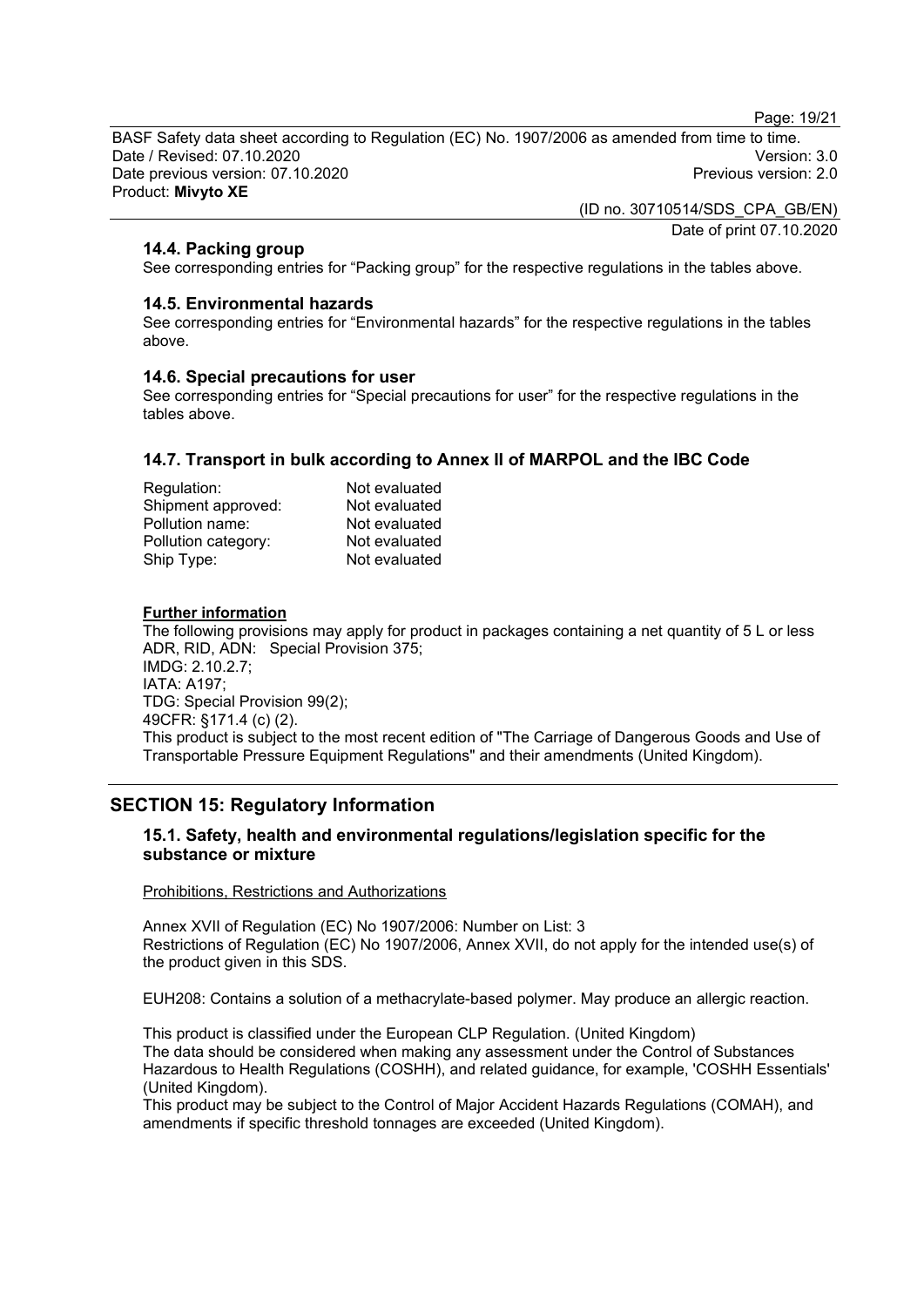Page: 20/21

BASF Safety data sheet according to Regulation (EC) No. 1907/2006 as amended from time to time. Date / Revised: 07.10.2020<br>Date previous version: 07.10.2020 Version: 3.0 Date previous version: 07.10.2020 Product: **Mivyto XE**

> (ID no. 30710514/SDS\_CPA\_GB/EN) Date of print 07.10.2020

#### **15.2. Chemical Safety Assessment**

Advice on product handling can be found in sections 7 and 8 of this safety data sheet.

## **SECTION 16: Other Information**

For proper and safe use of this product, please refer to the approval conditions laid down on the product label.

| Full text of the classifications, including the hazard classes and the hazard statements, if mentioned |
|--------------------------------------------------------------------------------------------------------|
|--------------------------------------------------------------------------------------------------------|

| in section 2 or $3:$   |                                                                                              |
|------------------------|----------------------------------------------------------------------------------------------|
| Acute Tox.             | Acute toxicity                                                                               |
| Skin Corr./Irrit.      | Skin corrosion/irritation                                                                    |
| Skin Sens.             | Skin sensitization                                                                           |
| Eye Dam./Irrit.        | Serious eye damage/eye irritation                                                            |
| STOT SE                | Specific target organ toxicity - single exposure                                             |
| Repr.                  | Reproductive toxicity                                                                        |
| <b>Aquatic Chronic</b> | Hazardous to the aquatic environment - chronic                                               |
| <b>Aquatic Acute</b>   | Hazardous to the aquatic environment - acute                                                 |
| Asp. Tox.              | Aspiration hazard                                                                            |
| H302                   | Harmful if swallowed.                                                                        |
| H315                   | Causes skin irritation.                                                                      |
| H317                   | May cause an allergic skin reaction.                                                         |
| H318                   | Causes serious eye damage.                                                                   |
| H332                   | Harmful if inhaled.                                                                          |
| H335                   | May cause respiratory irritation.                                                            |
| H362                   | May cause harm to breast-fed children.                                                       |
| H411                   | Toxic to aquatic life with long lasting effects.                                             |
| <b>EUH401</b>          | To avoid risks to human health and the environment, comply with the<br>instructions for use. |
| H400                   | Very toxic to aquatic life.                                                                  |
| H410                   | Very toxic to aquatic life with long lasting effects.                                        |
| H319                   | Causes serious eye irritation.                                                               |
| H412                   | Harmful to aquatic life with long lasting effects.                                           |
| H304                   | May be fatal if swallowed and enters airways.                                                |
| <b>H360D</b>           | May damage the unborn child.                                                                 |
| <b>EUH066</b>          | Repeated exposure may cause skin dryness or cracking.                                        |

#### Abbreviations

ADR = The European Agreement concerning the International Carriage of Dangerous Goods by Road. ADN = The European Agreement concerning the International Carriage of Dangerous Goods by Inland waterways. ATE = Acute Toxicity Estimates. CAO = Cargo Aircraft Only. CAS = Chemical Abstract Service. CLP = Classification, Labelling and Packaging of substances and mixtures. DIN = German national organization for standardization. DNEL = Derived No Effect Level. EC50 = Effective concentration median for 50% of the population. EC = European Community. EN = European Standards. IARC = International Agency for Research on Cancer. IATA = International Air Transport Association. IBC-Code = Intermediate Bulk Container code. IMDG = International Maritime Dangerous Goods Code.